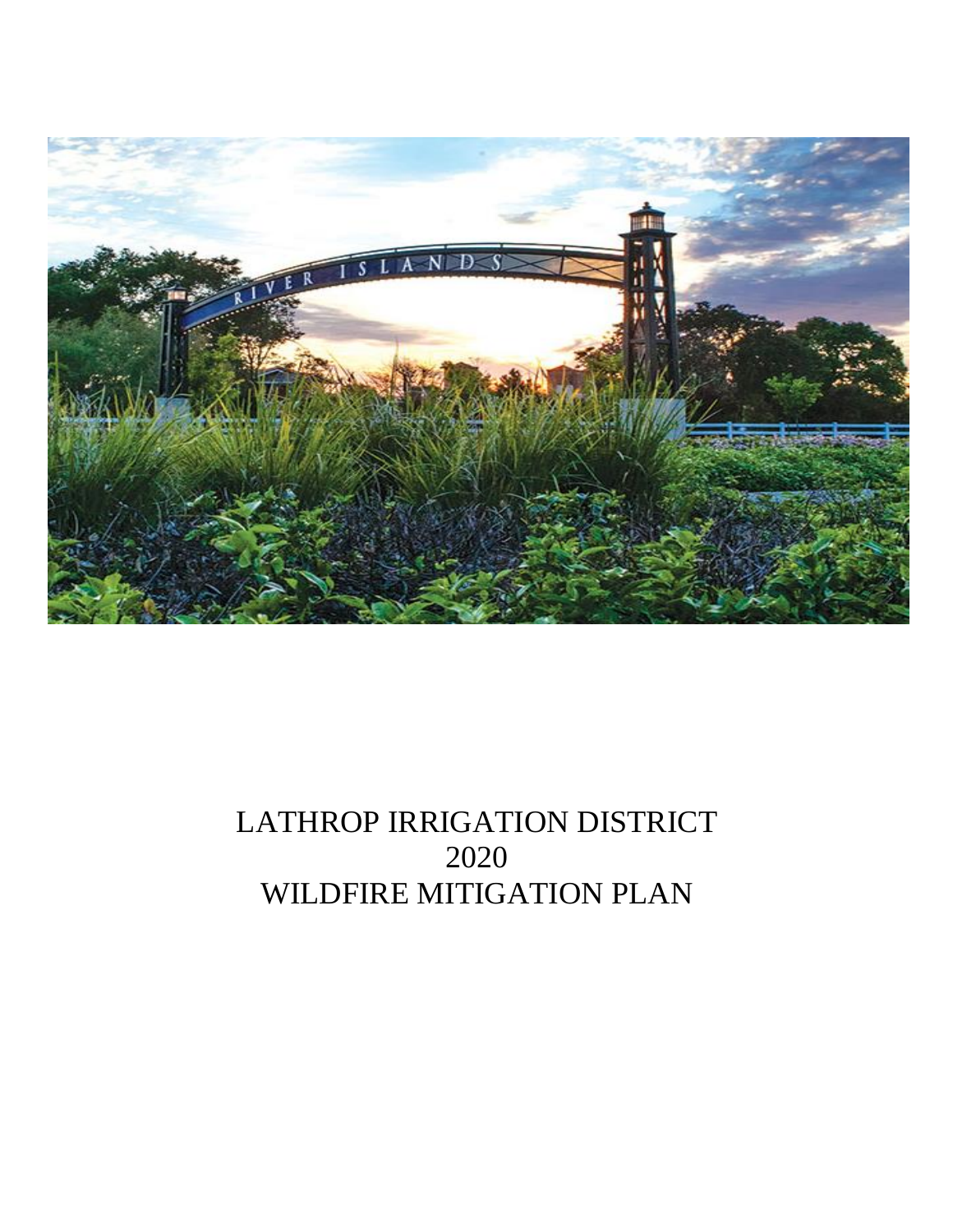# **1. Introduction**

Recent wildfires in the State of California have reached epic levels- homes, property, and lives have been destroyed as a result of wildfires burning during unprecedented weather events.

As a result, legislation has been enacted requiring every electric utility to prepare a wildfire mitigation plan (WMP).

SB 901 amended Public Utilities Code (PUC) section 8387. Section 8387 generally requires every publicly owned utility to construct, maintain, and operate its electrical facilities to minimize the risk of wildfire posed by those facilities. As amended by SB 901 section 8387 more specifically requires every publicly owned utility to prepare and present a WMP to its governing body by January 1, 2020, and annually thereafter. As further required by Assembly Bill (AB) 1054 enacted in 2019, the WMP shall be submitted to the California Wildfire Safety Advisory Board for review and advisory opinion by July 1, 2020. At least once every three years the submittal must be a comprehensive revision of the WMP.

The WMP must include vegetation management (VM) programs, inspection and maintenance programs, protocols for deactivating automatic reclosers and for de- energizing power lines in severe weather conditions. The plans are required to identify priority customers, such as first responders and local agencies, health care providers, water and telecommunication facilities, groups that assist children, elderly, mobility impaired and other vulnerable populations, and include communication programs for those customers. The plans need to describe how service will be restored after a wildfire and include processes for: (i) measuring the performance of the plan measures, (ii) identifying and correcting any deficiencies in the plan and; (iii) auditing implementation of the plan.

This document outlines LID'sactivities in accordance with theserequirements.

#### **Lathrop Irrigation District**

The Lathrop Irrigation District is an irrigation district formed pursuant to Division Il (Commencing at Section 20500) of the California Water Code supplying electrical service to residents of a 5000-acre development in the Lathrop area known as River Islands. Currently, the infrastructure is built out to only a portion of the service territory (approximately 800-1000 acres). The surrounding terrain is, for the most part, void of extensive forest or vegetation and consists of urban housing, low grasses and a few shrubs.

Within the LID service area, LID has approximately 1.1 miles of overhead transmission and approximately 1200 feet of overhead distribution lines, all of which are subject to the District's vegetation management program. The remaining infrastructure, with the exception of the substation and switch-yard are all underground. It is the belief of LID that the system as designed, poses minimal threat of fire to the nearby area. Conversely, because the majority of the system is underground, the LID system is also not threatened by the prospect of a local wildfire.

In addition to routine vegetation maintenance, construction of a fire department has been completed which will service the River Islands area as part of the Lathrop-Manteca Fire protection service area. This station is centrally located to respond to any outside threat of vegetation fire to the River Islands community or Lathrop Irrigation District facilities.

LID's service area has a much lower wildfire risk profile than other areas in the State that have suffered destructive wildfires in recent years due to the age of the utility and the nearly 100 percent underground infrastructure.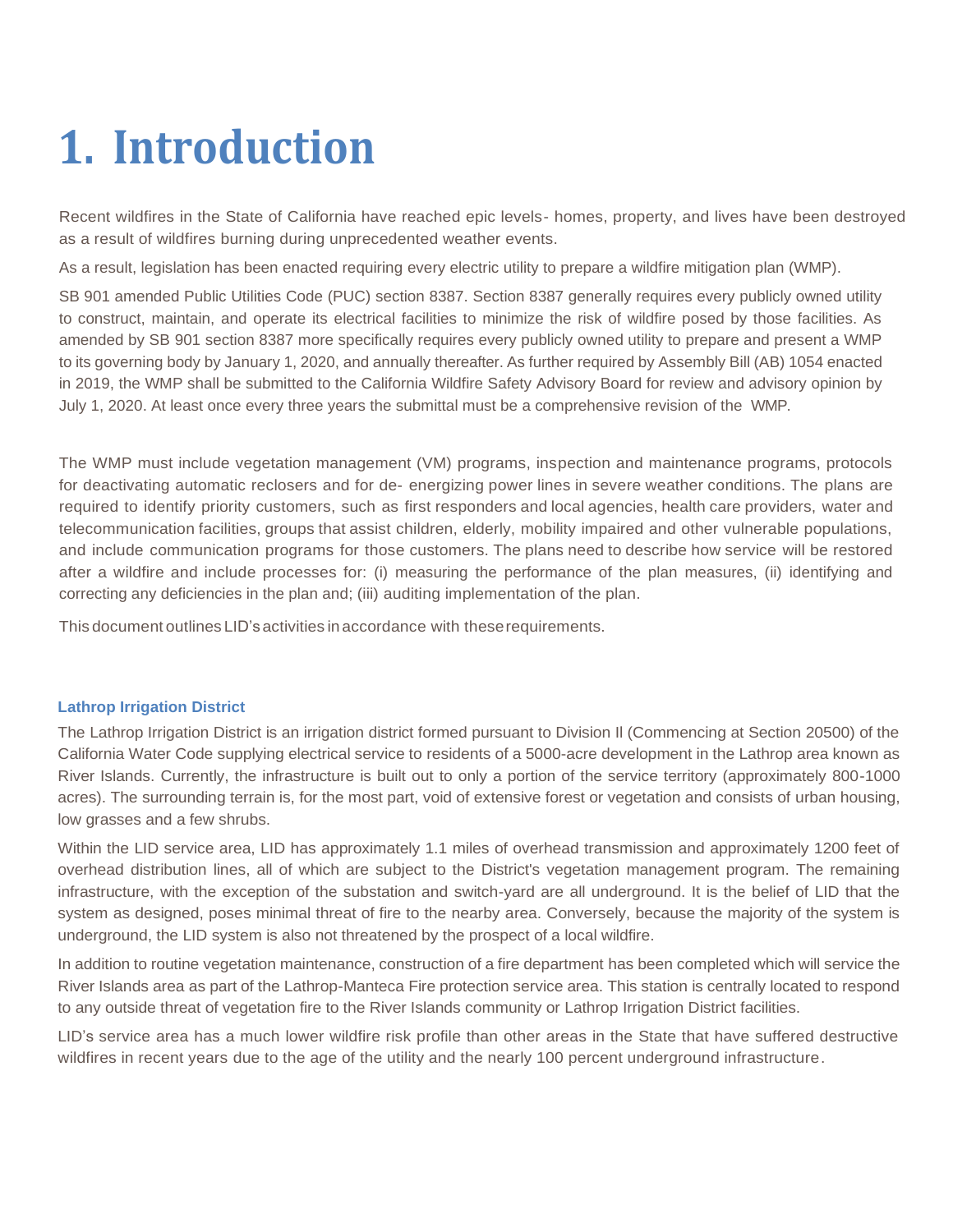#### **1.1 Policy statement**

LID was formed to provide affordable electric service to its local community. In order to meet this goal, LID constructs, maintains and operates its electrical lines and equipment in a manner that minimizes any risk of wildfire posed by its electrical lines and equipment.

#### **1.2 Purpose**

This WMP describes the range of activities that LID is taking to mitigate the threat of power-line ignited wildfires, including its various programs, policies and procedures. This plan is subject to direct supervision by LID's Board of Directors and primary responsibility for its implementation resides with the Public Agency Liaison.

This plan meets or exceeds the requirements of PUC section 8387 for publicly owned electric utilities to prepare a WMP by January 1, 2020, and annually thereafter. Reference Table 1 below for plan compliance andcorresponding sections.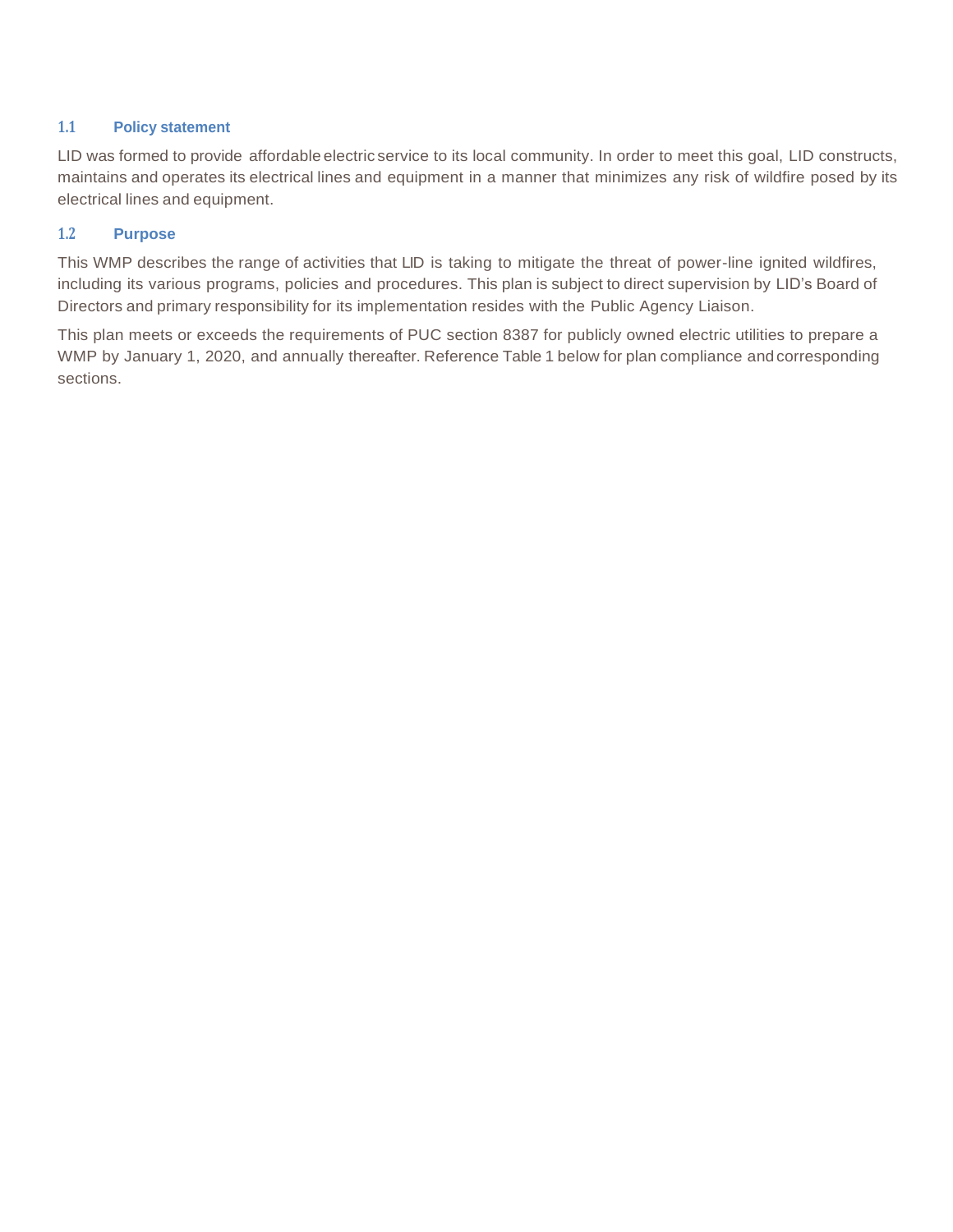# **Table 1. Plan compliance with Public Utilities Code 8387(b)**

| <b>SB901</b><br><b>Requirement</b> | <b>Description</b>                                                                                                                                                                                                                                                                                                                                           |
|------------------------------------|--------------------------------------------------------------------------------------------------------------------------------------------------------------------------------------------------------------------------------------------------------------------------------------------------------------------------------------------------------------|
| $b(2)$ $(A)$                       | An accounting of the responsibilities of persons responsible for executing the<br>plan.                                                                                                                                                                                                                                                                      |
| $b(2)$ $(B)$                       | The objectives of the wildfire mitigation plan.                                                                                                                                                                                                                                                                                                              |
| b(2)(C)                            | A description of the preventive strategies and programs to be adopted by the<br>local publicly owned electric utility or electrical cooperative to minimize the risk<br>of its electrical lines and equipment causing catastrophic wildfires, including<br>consideration of dynamic climate change risks.                                                    |
| $b(2)$ $(D)$                       | A description of the metrics the local publicly owned electric utility or electrical<br>cooperative plans to use to evaluate the wildfire mitigation plan's performance<br>and the assumptions that underlie the use of those metrics.                                                                                                                       |
| $b(2)$ (E)                         | A discussion of how the application of previously identified metrics to previous<br>wildfire mitigation plan performances has informed the wildfire mitigation<br>plan.                                                                                                                                                                                      |
| $b(2)$ (F)                         | Protocols for disabling reclosers and deenergizing portions of the electrical<br>distribution system that consider the associated impacts on public safety,<br>as well as protocols related to mitigating the public safety impacts of those<br>protocols, including impacts on critical first responders and on health and<br>communication infrastructure. |
| $b(2)$ $(G)$                       | Appropriate and feasible procedures for notifying a customer who may be<br>impacted by the deenergizing of electrical lines. The procedures shall consider<br>the need to notify, as a priority, critical first responders, health care facilities and<br>operators of telecommunications infrastructure.                                                    |
| $b(2)$ (H)                         | Plans for vegetation management.                                                                                                                                                                                                                                                                                                                             |
| $b(2)$ (l)                         | Plans for inspections of the local publicly owned electric utility's or electrical<br>cooperative's electrical infrastructure.                                                                                                                                                                                                                               |
| b(2)(J)                            | A list that identifies, describes, and prioritizes all wildfire risks, and drivers for<br>those risks, throughout the local publicly owned electric utility's or electrical<br>cooperative's service territory. The list shall include, but not be limited to both<br>of the following:                                                                      |
| b(2)(J)(i)                         | Risks and risk drivers associated with design, construction, operation<br>and maintenance of the local publicly owned electric utility's or electrical<br>cooperative's equipment and facilities.                                                                                                                                                            |
| b(2)(J)(ii)                        | Particular risks and risk drivers associated with topographic and climatological<br>risk factors throughout the different parts of the local publicly owned electric<br>utility's or electrical cooperative's service territory.                                                                                                                             |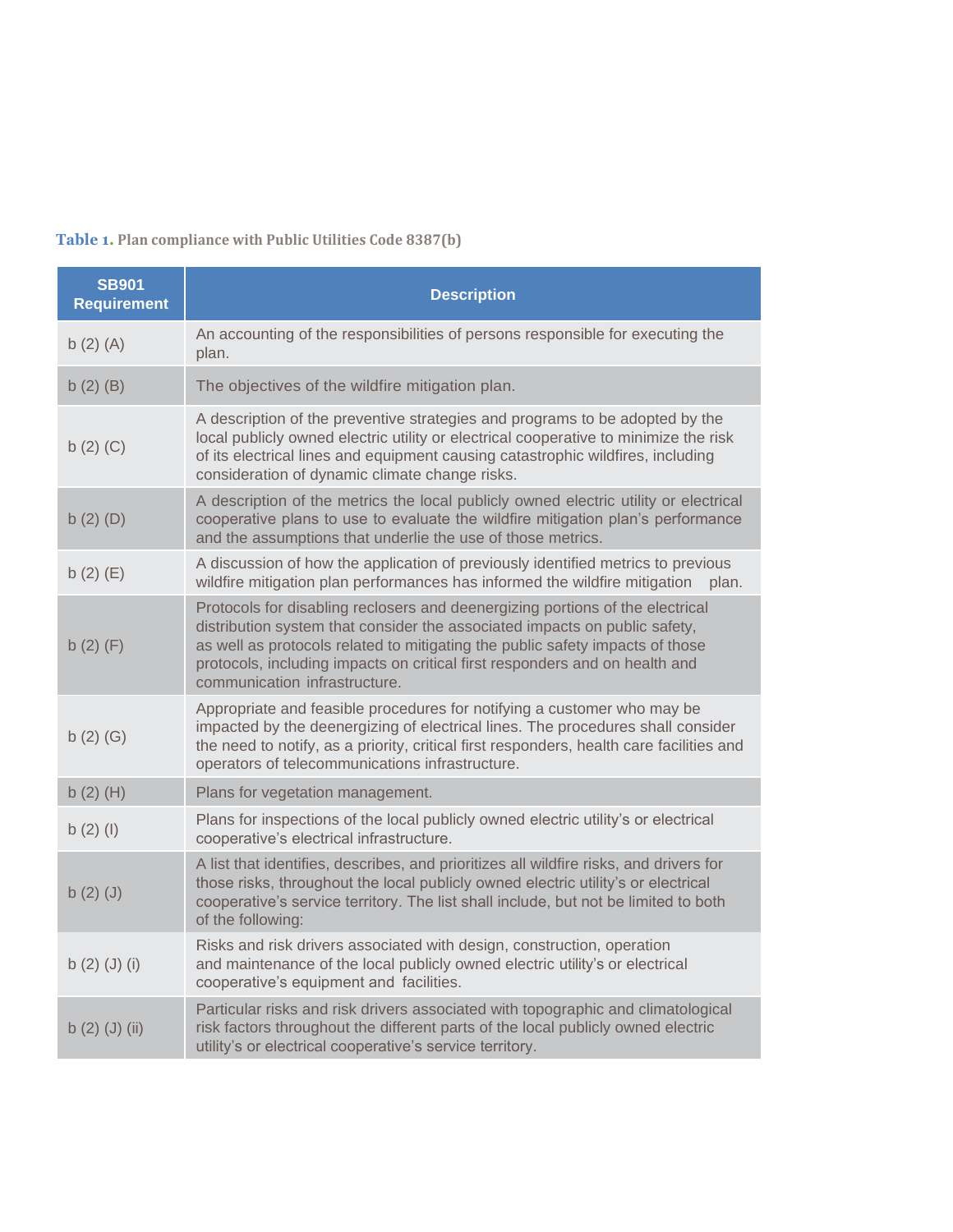| <b>SB901</b><br><b>Requirement</b> | <b>Description</b>                                                                                                                                                                                                                                                                                                                                                                                                                                                                                                                                                                                                               |
|------------------------------------|----------------------------------------------------------------------------------------------------------------------------------------------------------------------------------------------------------------------------------------------------------------------------------------------------------------------------------------------------------------------------------------------------------------------------------------------------------------------------------------------------------------------------------------------------------------------------------------------------------------------------------|
| b(2)(K)                            | Identification of any geographic area in the local publicly owned electric utility's<br>or electrical cooperative's service territory that is a higher wildfire threat than<br>is identified in a commission fire threat map, and identification of where the<br>commission should expand a high fire threat district based on new information<br>or changes to the environment.                                                                                                                                                                                                                                                 |
| $b(2)$ (L)                         | Identification of any geographic area in the local publicly owned electric utility's<br>or electrical cooperative's service territory that is a higher wildfire threat than<br>is identified in a commission fire threat map, and identification of where the<br>commission should expand a high fire threat district based on new information<br>or changes to the environment.                                                                                                                                                                                                                                                 |
| $b(2)$ (M)                         | A statement of how the local publicly owned electric utility or electrical<br>cooperative will restore service after a wildfire.                                                                                                                                                                                                                                                                                                                                                                                                                                                                                                 |
| $b(2)$ (N)                         | A description of the processes and procedures the local publicly owned electric<br>utility or electrical cooperative shall use to do all of the following:                                                                                                                                                                                                                                                                                                                                                                                                                                                                       |
| b $(2)$ $(N)$ $(i)$                | Monitor and audit the implementation of the wildfire mitigation plan.                                                                                                                                                                                                                                                                                                                                                                                                                                                                                                                                                            |
| b(2) (N) (ii)                      | Identify any deficiencies in the wildfire mitigation plan or its implementation<br>and correct those deficiencies.                                                                                                                                                                                                                                                                                                                                                                                                                                                                                                               |
| b(2) (N) (iii)                     | Monitor and audit the effectiveness of electrical line and equipment<br>inspections, including inspections performed by contractors, that are carried<br>out under the plan, other applicable statutes or commission rules.                                                                                                                                                                                                                                                                                                                                                                                                      |
| b(3)                               | The local publicly owned electric utility or electrical cooperative shall present<br>each wildfire mitigation plan in an appropriately noticed public meeting.<br>The local publicly owned electric utility or electrical cooperative shall accept<br>comments on its wildfire mitigation plan from the public, other local and state<br>agencies and interested parties, and shall verify that the wildfire mitigation plan<br>complies with all applicable rules, regulations, and standards as appropriate.                                                                                                                   |
| C                                  | The local publicly owned electric utility or electrical cooperative shall<br>contract with a qualified independent evaluator with experience in assessing<br>the safe operation of electrical infrastructure to review and assess the<br>comprehensiveness of its wildfire mitigation plan. The independent evaluator<br>shall issue a report that shall be made available on the internet web site of the<br>local publicly owned electric utility or electrical cooperative and shall present<br>the report at a public meeting of the local publicly owned electric utility's or<br>electrical cooperative's governing board. |
| (b)(1)                             | Each local publicly owned electric utility and electrical cooperative shall update<br>its plan annually and submit the update to the California Wildfire Safety<br>Advisory Board by July 1 of each year.                                                                                                                                                                                                                                                                                                                                                                                                                        |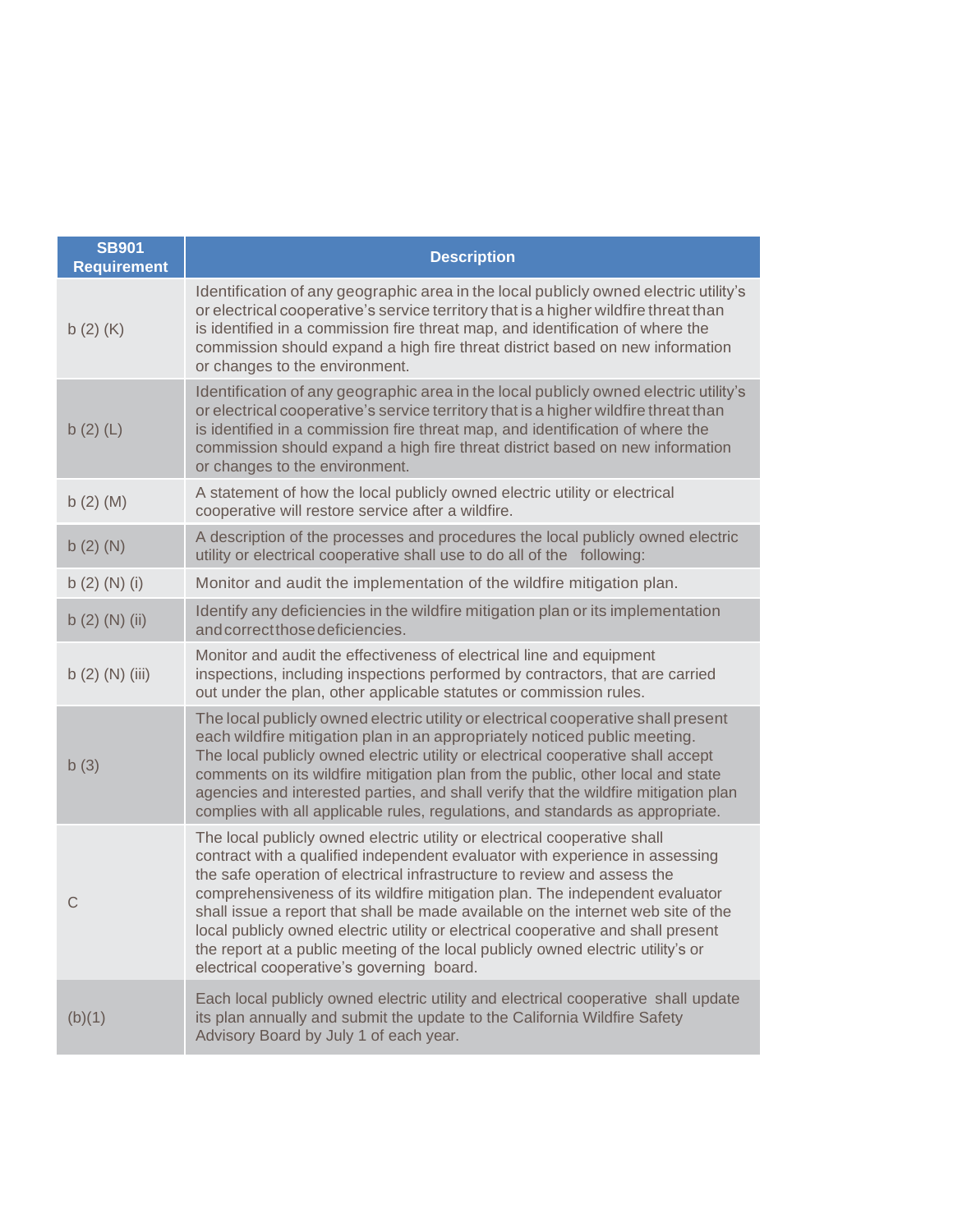#### **1.3 Objectives**

The primary objectives of this WMP are to:

- 1. Minimize the probability that LID's transmission and distribution (T&D) system may be the origin or contributing source for the ignition of a wildfire;
- 2. Implement a wildfire plan that embraces safety, prevention, mitigation and recovery as a central priority for LID; and
- 3. Create a WMP that is consistent with state law and objectives.

LID has evaluated the prudent and cost-effective improvements to its physical assets, operations and training that can help to meet these objectives.

The secondary objective of this WMP is to improve the resiliency of LID's line standards and construction. As part of developing this plan, LID assesses new industry practices and technologies that will reduce the likelihood of an interruption (outage frequency) in service and improve the restoration (outage duration) of service.

This WMP outlines the actions LID is taking to reduce the risk of potential wildfire-causing ignitions associated with LID's electrical infrastructure. This plan outlines the activities and programs that LID has put in place to enhance public safety, improve grid reliability and explore new technologies to help reduce overall wildfire ignition risk.

This WMP also addresses customer outreach and communication programs for customers that may be impacted in the unlikely event of a wildfire related de- energization. LID's continued cooperation with local agencies are also discussed and outlined.

This WMP also provides methodologies to measure the effectiveness of specific wildfire mitigation strategies and how those strategies measurably reduce the risk of catastrophic wildfire. Where a particular action, program component, or protocol is determined to be unnecessary or ineffective, LID will assess whether a modification or replacement is merited. This plan will also help determine if more cost-effective measures would produce the same or improved results.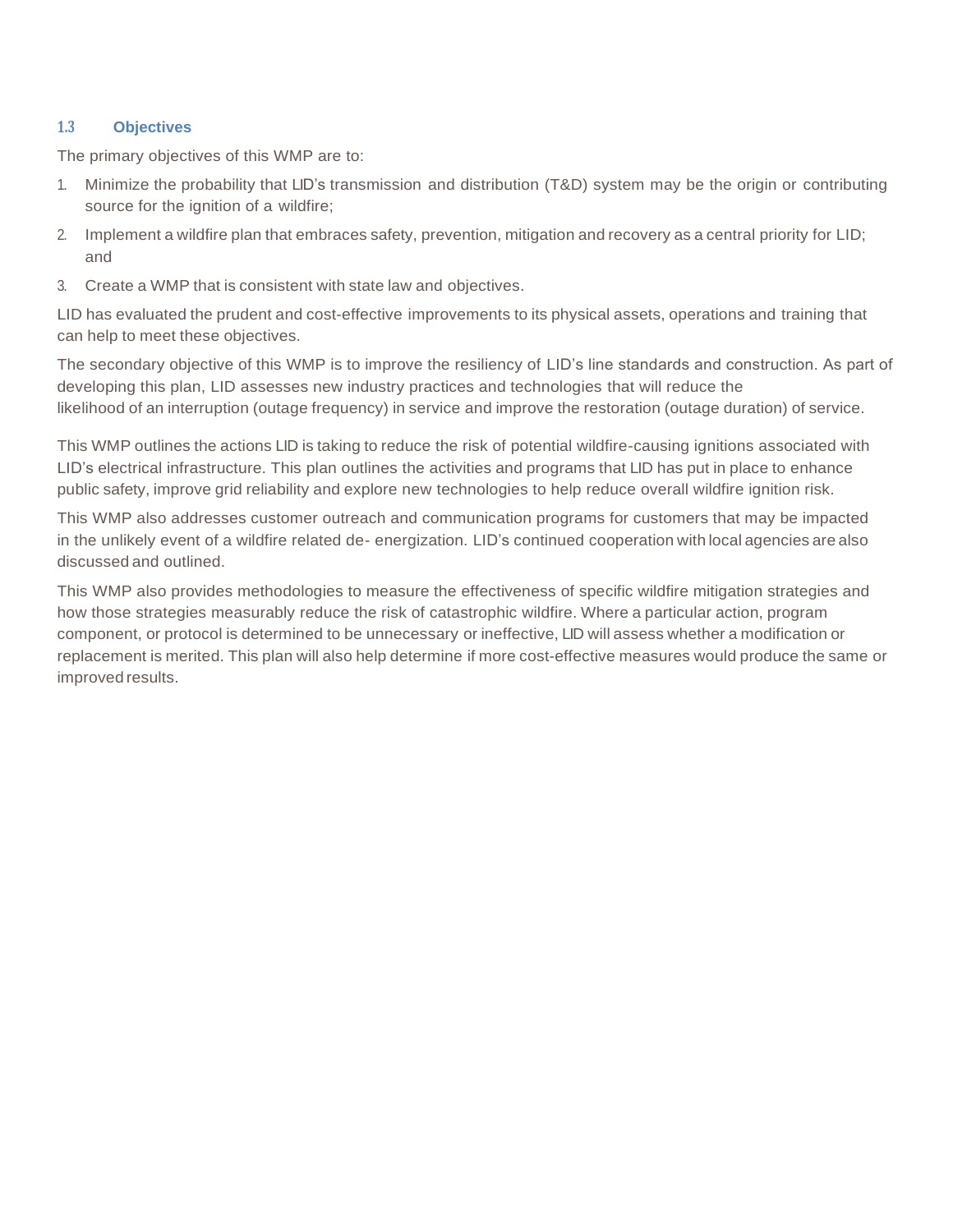# **2. LID**

# **2.1 LID profile**

LID provides electric service to the residents of a 5000-acre planned development in San Joaquin County-located on Interstate 5 at the junction of Highway 120. River frontage along the San Joaquin River provide outstanding views and recreational opportunities for the customers of LID. Currently LID serves approximately 1400 residential customers and upon completion of the project expects to serve between 11,000 and 14,000 residential customers. (*see Figure 1*).



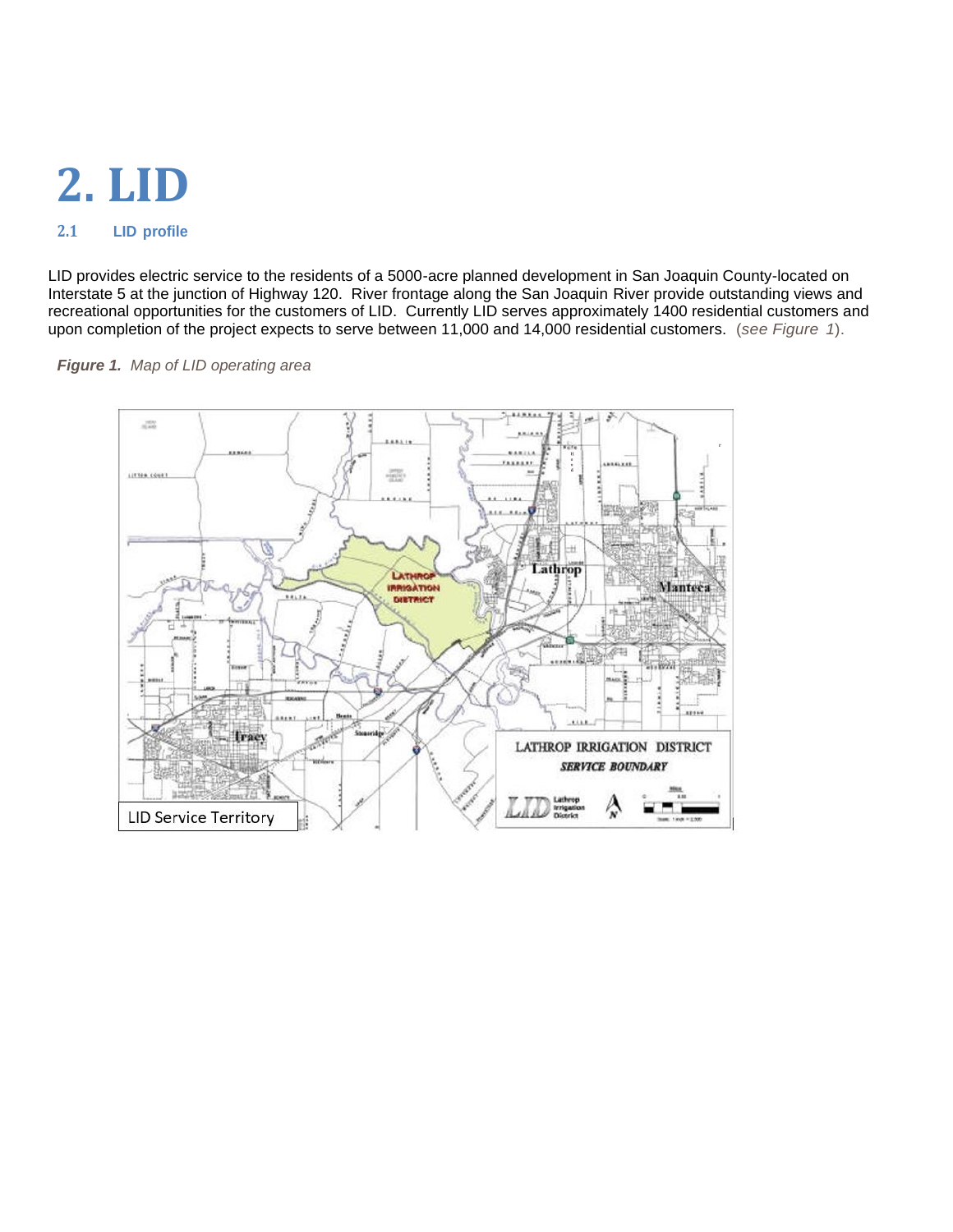LID does not currently own any generation facilities. Energy is purchased through long term power contracts and market purchases. LID has a tremendous number of roof-top solar customers who participate in our Net Metering and Wholesale Generation Credit solar programs, providing approximately 4% of the District's load through excess solar generation.

#### **2.2 The service area**

LID is the primary electric distribution service provider within an area of approximately 5000-acres in central California. The service area includes the homes and undeveloped lands currently planned for housing known as "River Islands".

#### **2.3 The electric system**

LID operates distribution facilities served from the PG&E transmission system. LID supplies power to customers from the 115 kV transmission system serving the local area. The distribution system serving LID customers consists of underground distribution circuits and 5% overhead distribution. The 5% overhead is scheduled to be undergrounded within 5 years.

#### **2.4 Goal and objectives**

LID was established for the sole purpose of providing safe, reliable and affordable electricity, excellent customer service, community value, innovation and environmental leadership to its customers.

The LID Board will continually review and refine these guidelines to make sure it meets its customer's energy needs both now and in the future.

A few of LID's fundamental goals are:

- ➢ Safe and reliable energy and environmental protection: Developing and maintaining a sustainable and reliable power supply to meet peak demand growth consistent with state mandates for renewable energy andreduced carbon emissions.
- ➢ Customer and community services: Working closely with customers to provide the information, tools and incentives to assist them to more efficiently manage energy use, which will contribute to meeting greenhouse gas (GHG) emission targets and managing peak demand requirements.
- ➢ Long term financial stability: Managing price, volumetric and credit risks associated with energy procurement and LID's finances to meet funding needs and maintain fair and reasonable energy rates.
- ➢ Workforce planning & development: Attracting, developing and retaining an inclusive, skilled and engaged workforce that reflects LID's values and is committed to achieving LID's mission.
- ➢ Operational independence and local control: Retaining local decision-making authority and operational independence.
- ➢ Community and Collaboration: Collaborating regionally to attract new businesses and grow existing business to diversify and strengthen the Lathrop economy.
- ➢ Long-term infrastructure investment: Build and maintain LID's infrastructure in a cost-effective manner to ensure sustainable delivery of reliable energy and address economic and environmental concerns.
- ➢ Risk management: Maintain an ERM program designed to act as an early warning system to monitor changes in, and the emergence of, risks that could impact LID's business objectives.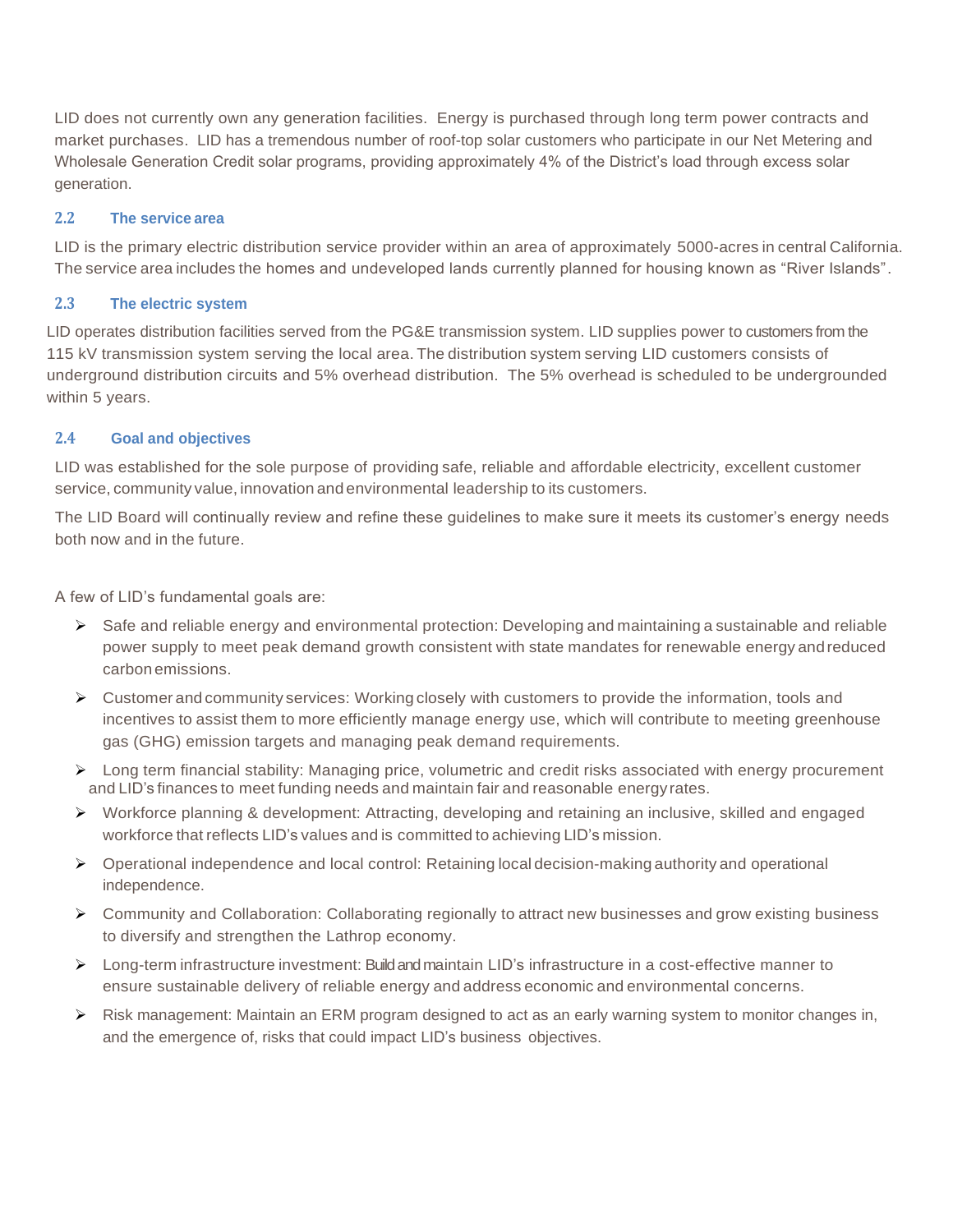# **3. Overview of preventive strategies and programs**

This WMP addresses the preventive strategies and programs adopted by LID to minimize the risk of its electrical lines and equipment causing a wildfire. The strategies and programs included in the WMP are evolving and are subject to change. As new technologies, practices and networks develop, and other environmental influences or risks are identified, changes to address them may be incorporated into future iterations of the WMP which is, in effect, a living document.

This WMP integrates and interfaces with various operating policies and asset management and engineering principles which are themselves subject to change. As appropriate, the current version of documents are incorporated either as appendices to this WMP or by reference.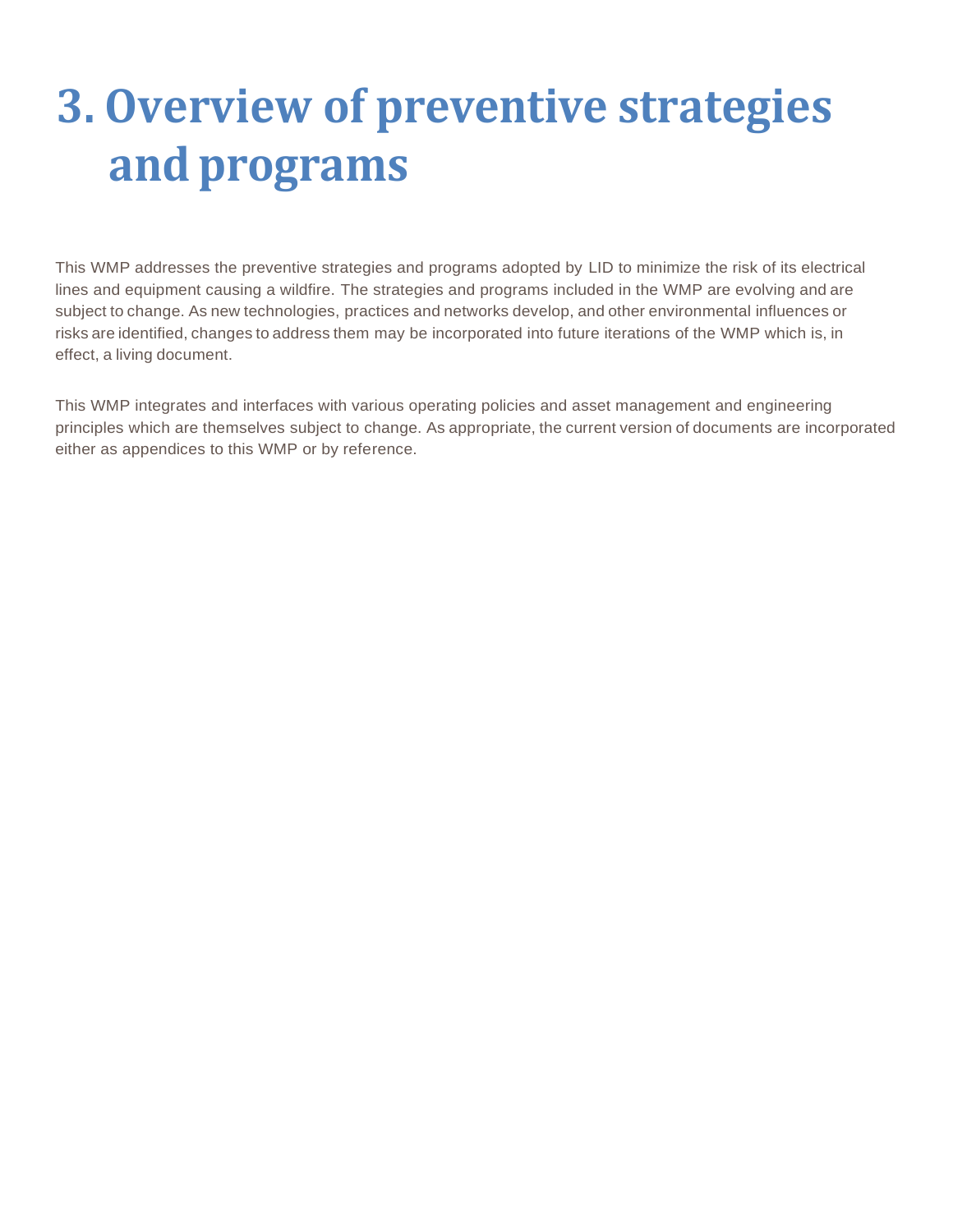Table 2 is a summary of LID's programs and activities that support wildfire prevention and mitigation.

**Table 2.** Mitigation programs/activities

| <b>Design and construction</b>                                               |
|------------------------------------------------------------------------------|
| Ester-based insulating fluid (Environtemp FR3 <sup>5</sup> ) in transformers |
| Increase overhead wire spacing to reduce wire to wire contact                |
| Pole loading and placement                                                   |
| Transmission line rating remediation                                         |
| Pole replacement and reinforcement                                           |
| Wildfire resiliency design                                                   |
| Construction fire prevention program                                         |
| Substation perimeter fencing                                                 |
|                                                                              |
| <b>Inspection and maintenance</b>                                            |
|                                                                              |
| Transmission line ground patrols                                             |
| Transmission line splice assessment program                                  |
| Transmission and distribution wood pole intrusive inspections                |
| Transmission and distribution vegetation right-of-way maintenance            |
| Transmission and distribution annual pole clearing program                   |
| Distribution detailed line inspections                                       |
| Distribution line patrols                                                    |
| Visual inspections of distribution substations                               |
| Inspection and maintenance programs for T&D lines and substations            |
| Drive by of overhead distribution facilities and equipment                   |
| Detailed inspection of T&D facilities and equipment                          |
| Supplemental inspections of high fire risk areas                             |
| On-ground routine inspection                                                 |
|                                                                              |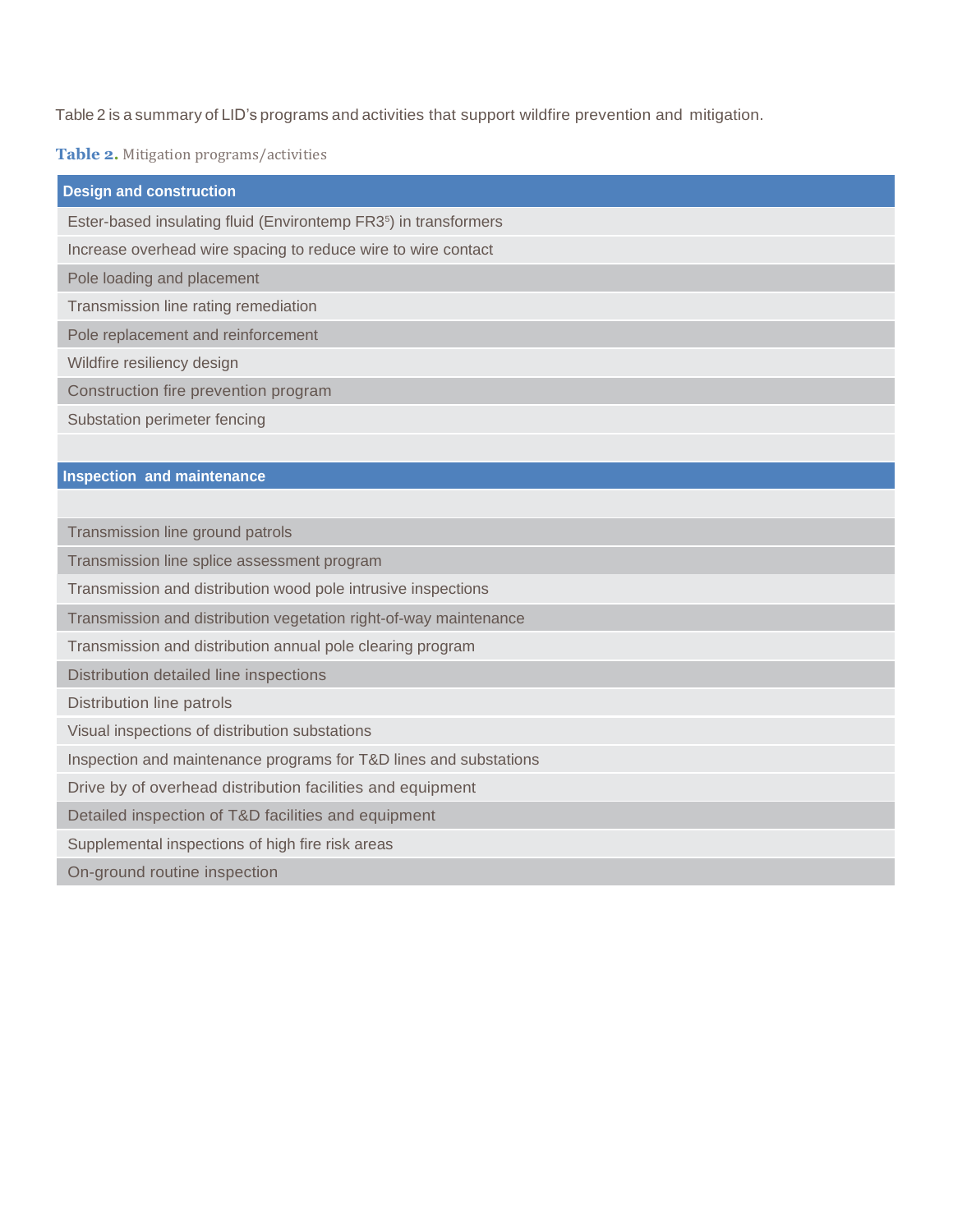| Disabling reclosing during fire season                     |                                                                                                                    |
|------------------------------------------------------------|--------------------------------------------------------------------------------------------------------------------|
| Transmission and distribution system vegetation management |                                                                                                                    |
| Special work procedure for red flag warning (RFW)          |                                                                                                                    |
| De-energization notifications                              |                                                                                                                    |
| Emergency Operations Planning: fire prevention plan        |                                                                                                                    |
| Hotworks procedures                                        |                                                                                                                    |
|                                                            | Work procedures and training for persons working in locations and conditions of elevated fire risks                |
| Safety and physical security protection teams              |                                                                                                                    |
|                                                            | Existing relationship with local government and fire safe councils                                                 |
| Transmission encroachment program                          |                                                                                                                    |
|                                                            | Provide liaison to county office of emergency services' (OES) during fire event                                    |
|                                                            | Leverage existing relationship with local government and fire departments                                          |
| Targeted communications plan                               |                                                                                                                    |
| Active environmental safety monitoring                     |                                                                                                                    |
| emergency                                                  | LID's Emergency Operations Center partners with local emergency responders for coordination prior to and during an |
|                                                            | High fire threat district vegetation management inspection strategy                                                |
| Inspecting trees with potential strike path to power lines |                                                                                                                    |
| Expanded pole clearing                                     |                                                                                                                    |
| Expanded clearance distances at time of maintenance        |                                                                                                                    |
| Patrol and pruning, quality assurance                      |                                                                                                                    |
| Increased vegetation clearance                             |                                                                                                                    |

#### **Situational/conditional awareness**

Coordinate and collaborate with Fire Safe Councils and County Office of Emergency Services throughout the year to prepare for RFW and high fire risk events

Contractor safety training and orientation for transmission and distribution vegetation management work

#### **Response and recovery**

Planned de-energization during fire season

Critical event communications process and procedures

Strategy for minimizing public safety risk

Emergency response plan

Field operations recovery procedures

California Independent System Operation (CAISO) coordination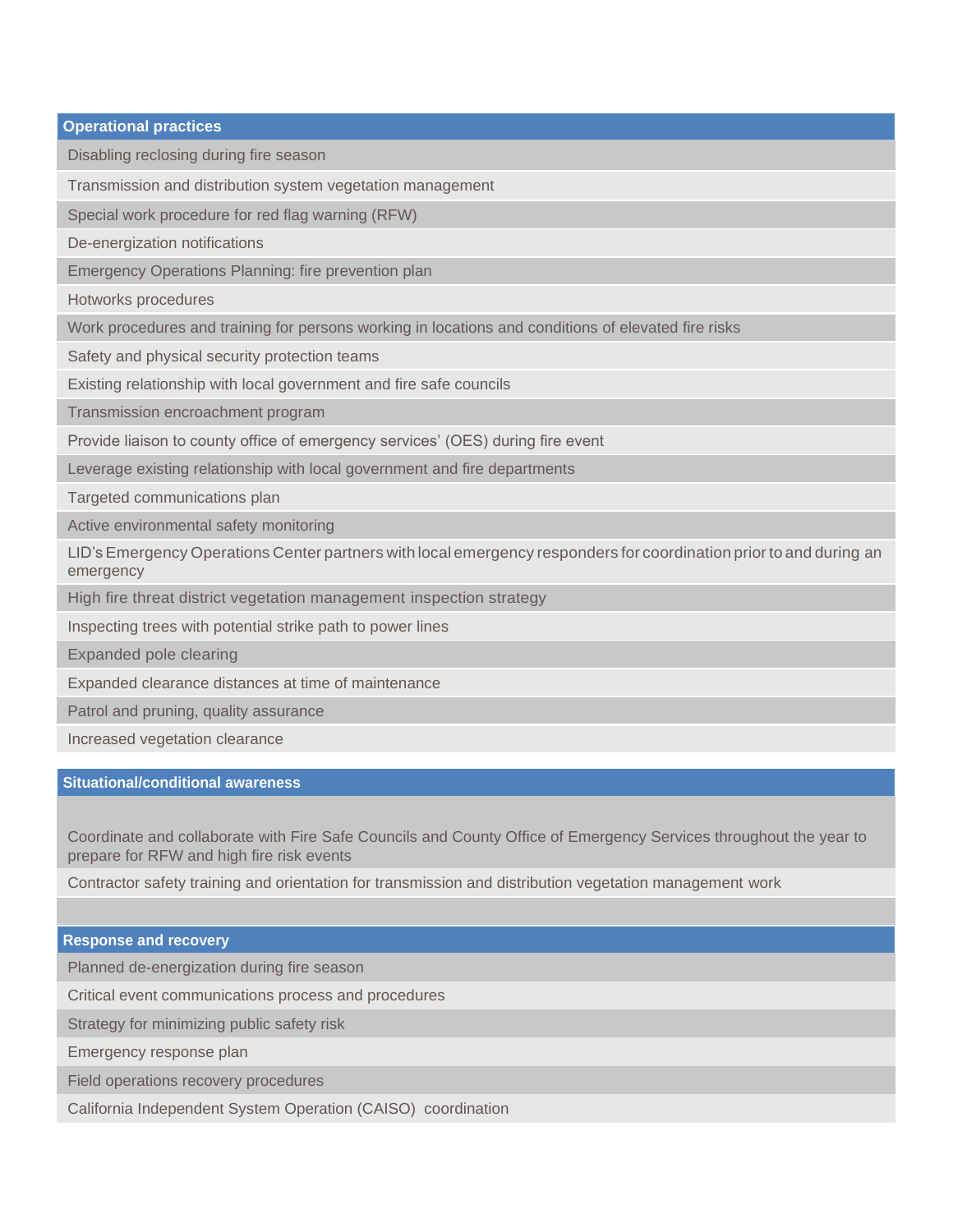# **4. Risk analysis and riskdrivers**

LID uses its ERM framework to identify and assess enterprise level risks. LID's ERM framework takes into consideration both quantitative and qualitative factors to determine the level of inherent and residual levels of a particular risk. An inherent risk level refers to the risk before any mitigations or controls are in place while the residual risk level refers to the risk after all mitigations and effective controls are considered.

### **4.1 Enterpriseriskassessment**

The ERM framework has a strong governance structure stemming from LID's Board of Director's Strategic . The ERM framework is a 5-step process and is integrated with LID's internal audit process to check for assurance of proper control implementation. The framework requires continuous communications and consultation throughout the life of the risk. The 5-step ERM process is shown in Figure 2 below. Figure 3 describes the objective of eachstep.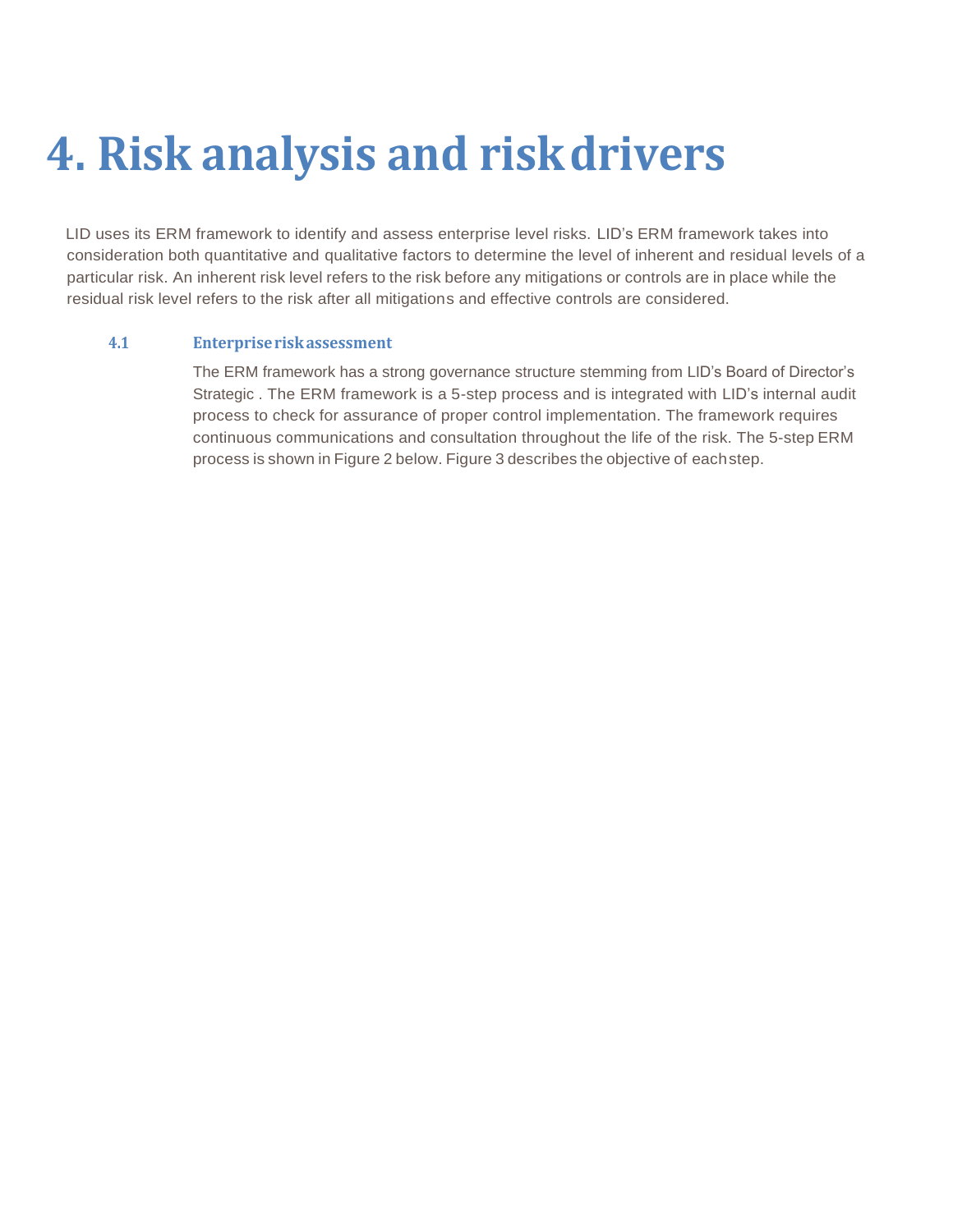*Figure 2. LID's enterprise risk management process*

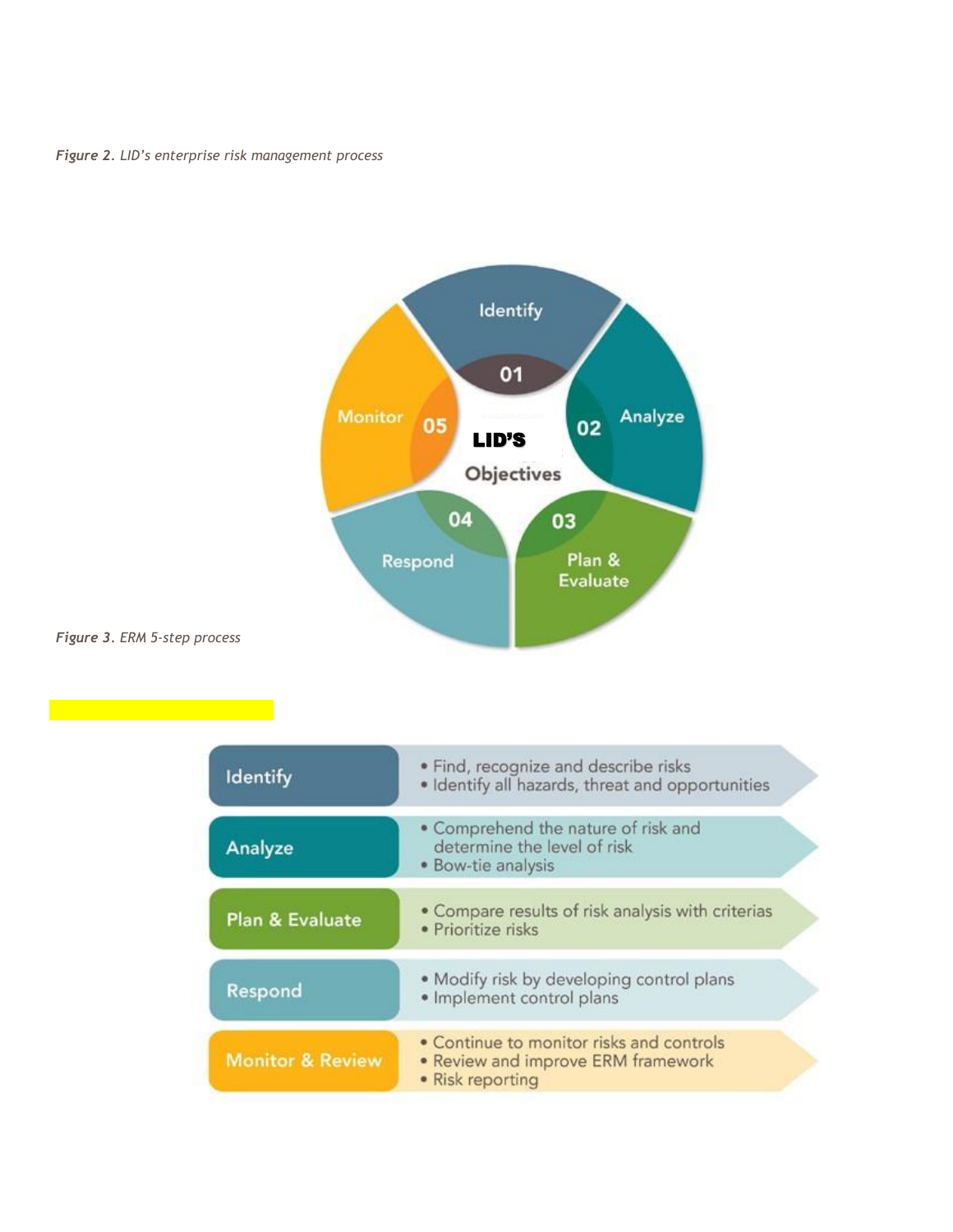#### **4.2 Enterprisesafety andwildfirerisk**

LID'sERM assessment process identified few threats to the LID system, however a bowtie analysis for wildfires which could potentially involve utility equipment was established for use in future analysis. The SMEs focused on potential causes of powerline sparks that could start a fire. The bow-tie analysis was conducted to identify LID's vulnerabilities, exposure to and impacts from a wildfire as well as to identify current controls and mitigations to prevent wildfire occurrence, velocity and impact.

Figure 4 provides the risk bow tie, which summarizes the assessmentprocess.

Figure 4. LID's wildfire risk bow tie. Drivers and impacts are indicators that a risk event could occur, not a *reflection of actual or threatened conditions*

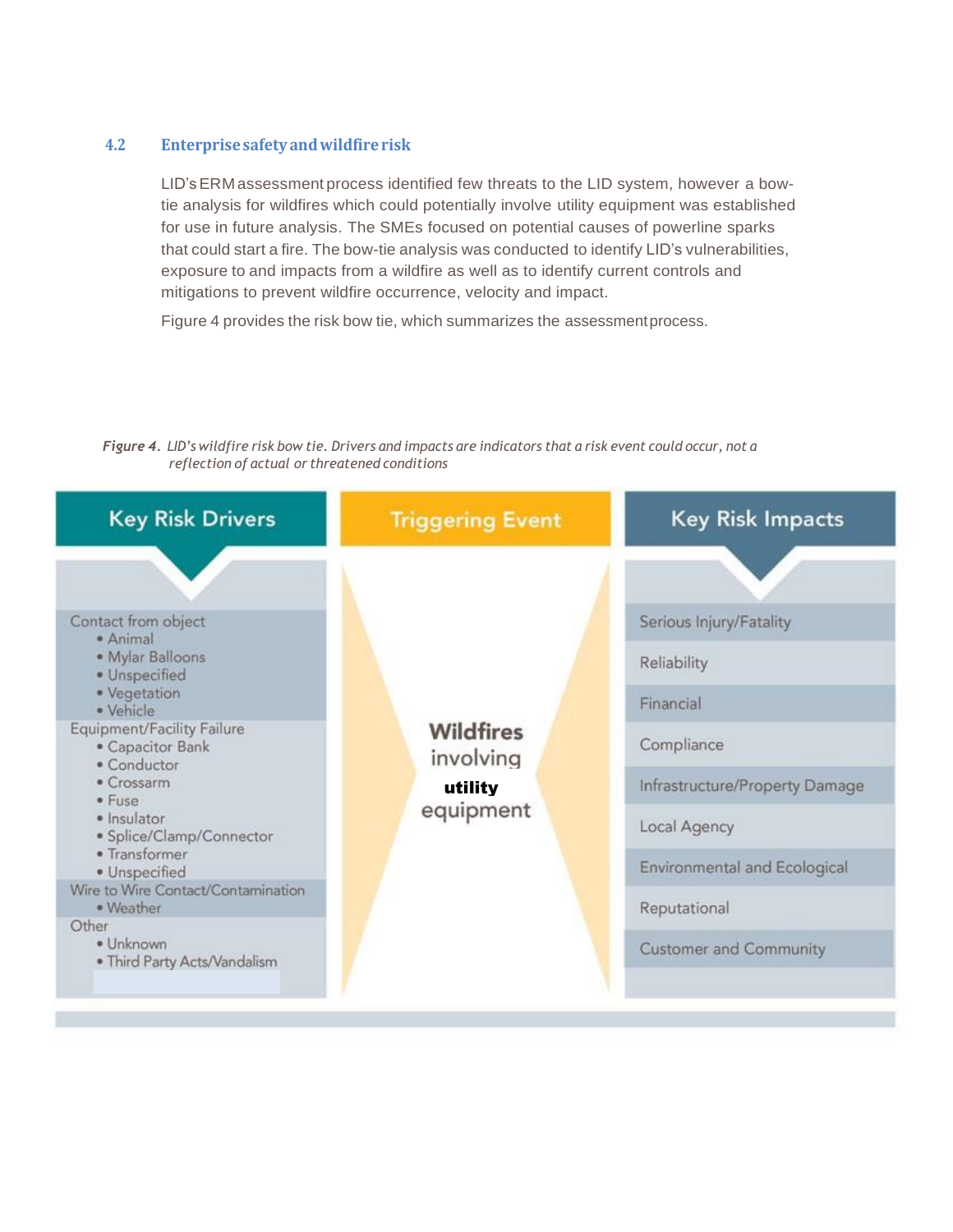#### *4.3.1 Fire risk drivers*

Powerline equipment is generally the same across all utilities; a small niche of manufacturers and suppliers are used to procure equipment for construction of facilities. Slight variances in design and construction may be expected between utilities. LID staff evaluated other utilities' fire causes and applied its own field experience to determine the potential risk drivers. Four categories were identified as potential for causing powerline sparks and ignitions:

- Contact from objects
- Equipment/facility failure
- Wire-to-wire contact/contamination
- Other

The following drivers associated with each category. These are discussed below but may not be limited to the following.

#### *4.3.1.1 Contactfromobjects*

Most overhead powerlines throughout the world are installed as bare wire on top of insulated poles and structures. Overhead powerlines are kept at a certain distance from the ground and from adjacent objects, based on the voltage level and applicable design criteria, to prevent contact and faults. However, with thousands of miles of overhead powerlines contacts from objects are anticipated by utilities and can occur throughout the year.

Animals and highly conductive mylar balloons are some of the objects that come into contact with powerlines which can cause sparks and arcs. While protection equipment such as circuit breakers, reclosers and fuses are installed to isolate the faults, there are time delays (within fractions of a second or seconds) associated with when the equipment senses the fault and proceeds to isolate (or "trip") the faulted section. The time delays are instant to the human, but not quite fast enough to prevent all sparks prior to tripping. Emitted sparks, molten metal or burnt foreign objects can fall on, and potentially ignite, any fuels underneath or near the powerline.

Vegetation such as trees, branches, palm fronds, etc., from inside and outside of powerline pathways can come into contact with powerlines at any time which can also cause sparks or arcs. Sometimes, the stress of contact is large enough to cause a connector or pole to fail which will lead to wires falling and touching the ground. In some instances, the tree or branch may continue leaning on the powerline and continue sparking or catch on fire due to resulting sparks.

Additionally, vehicles contacting poles or supporting guy wires can damage or break the pole. The heavy, broken pole in turn can put too much stress on connectors or crossarms and cause wires to break and fall to the ground potentially emitting sparks and arcs.

#### *4.3.1.2 Equipment failure*

All man-made equipment fails, at some point or another during its life. Failure modes can be discrete (internal) or destructive (materials ejected). Failure components such as hot line clamps, connectors and insulators can result in wire failure and cause the wire to fall to the ground. The energized conductors can emit sparks prior to breaker or fuse tripping/isolating. Transformers and capacitor banks can have internal shorts that can potentially be destructive and eject materials which could create a spark, leading to a fire.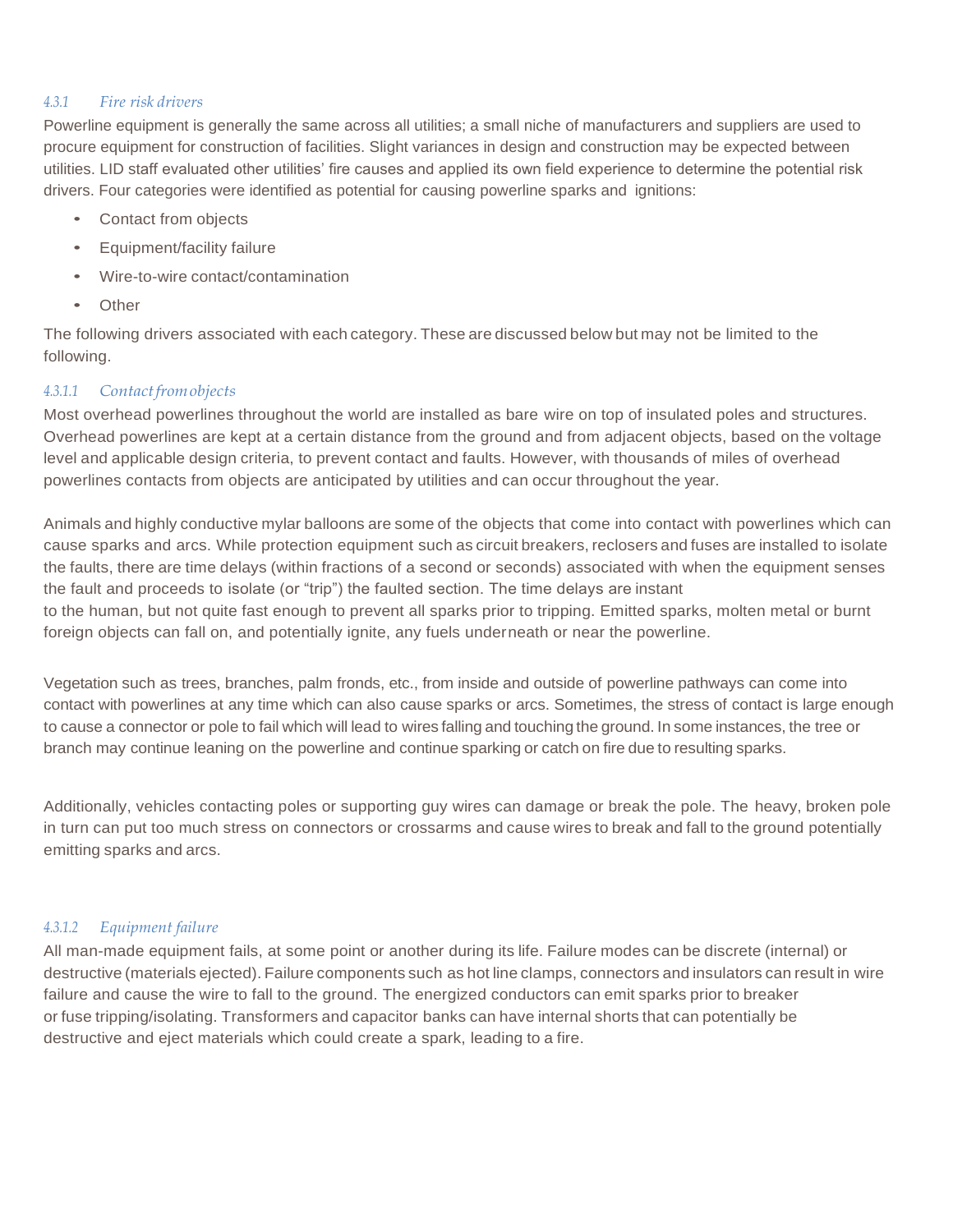#### *4.3.1.3 Wire-to-wire contact/contamination*

When two or more energized conductors come into contact with each other they will cause sparks and possible material to be ejected. There are many factors that could lead to such an occurrence. Any type of shaking of the pole or high winds may cause the powerlines to sway and touch. A shaking pole can be caused by vehicle contact or livestock rubbing against a pole or supporting guy wires. Certain types of faults (shorts) down the line can cause powerlines to gallop (bounceandbuck).

Contamination on insulators can create a path for electricity to flow. This unintended path can track and cause a fault. Typical causes are ash, dust, debris and bird excrement on the insulator. These causes can usually be determined by burn marks along the insulator.

#### *4.3.1.4 Other*

LID's underground facilities traverse through many parts of its service territory which include residential properties, along road rights-of-way (ROW), within business parking lots, etc.

Non-LID equipment and construction projects could be a possible cause of ignition. Even though property owners and contractors take precautions, their equipment can come into contact with powerlines and cause sparking triggering fires in the vicinity. Although unintentional, these contacts may cause damage to powerlines, poles and supporting equipment which may cause sparks and trigger fires in the vicinity.

LID equipment can also be vandalized and damaged, which may cause sparks and fires.

LID takes pride in a properly trained and well-informed workforce. Crews perform switching, construction and maintenance on facilities often as needed. However, the tools and vehicles they use can be sources of sparks or ignition. For example, driving a truck over dry grass/brush can cause the dry grass/brush to ignite. As such, LID trucks are equipped with fire suppression equipment and staff are properly trained to respond to an ignition and in the use of the fire suppression equipment.

#### **4.4 Key risk impacts**

If one of the risk drivers listed above were to occur, resulting in a fire ignition or wildfire incident, there could be many potential consequences. The worst-case scenarios could include:

- Personal injuries or fatalities to the public, employees and contractors
- Damage topublic and/orprivate property
- Damage and loss of LID owned facilities and assets
- Impacts to reliability andoperations
- Damage claims and litigation costs, as well as fines from governing bodies
- Damage to LID's creditworthiness, or ability to borrow money or purchase insurance
- Environmental and ecological damage
- Damage to LID's reputation and loss of public confidence
- Customer and community impacts
- Bankruptcy

LID recognizes the impacts that wildfires can have on the company, community and local economy.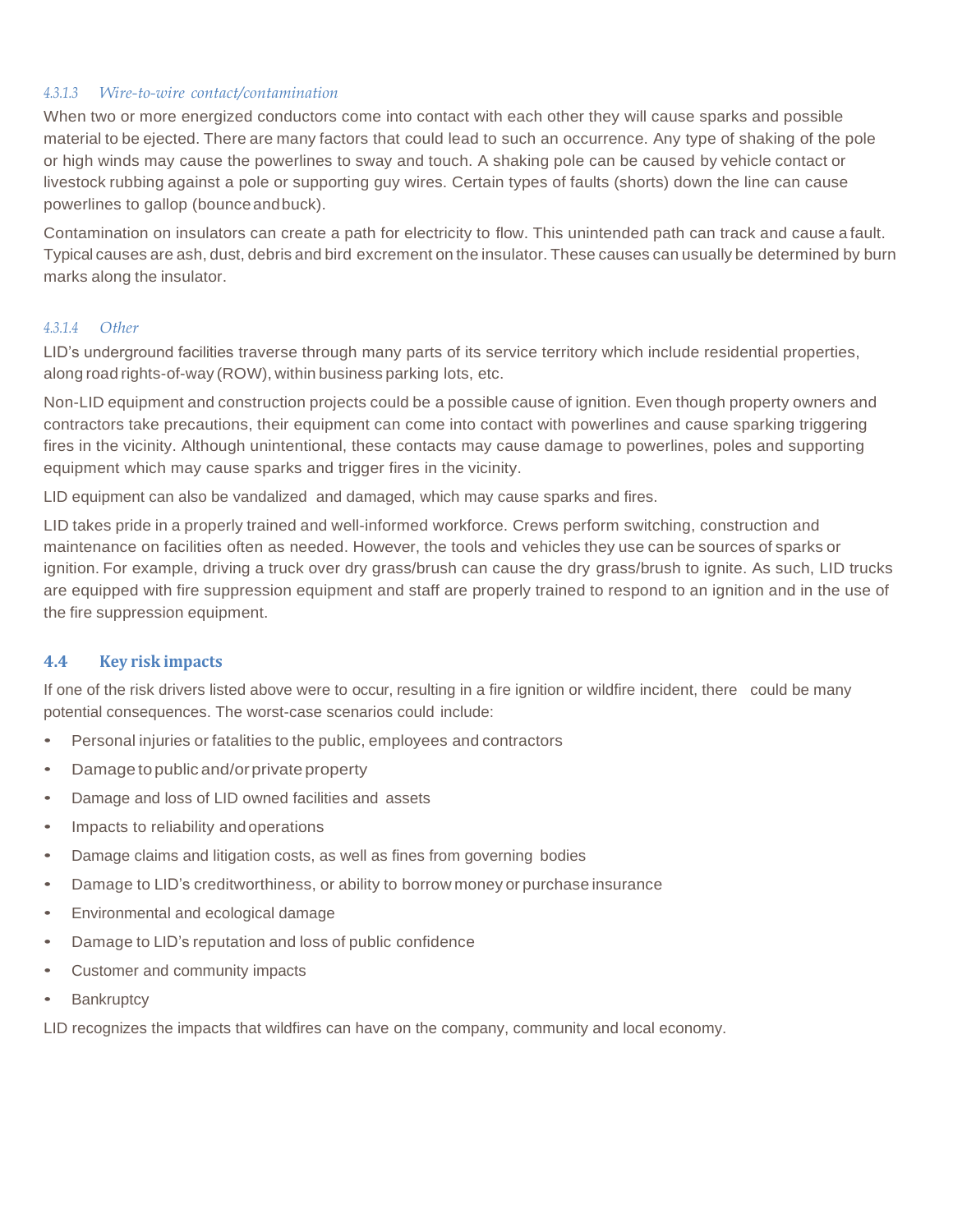# **5. LID's Asset Overview**

LID provides electricity to its customers via substations and T&D line assets. Table 3 depicts a high-level description of LID's T&D assets.

#### **Table 3.** Asset description

| <b>Asset Classification</b> | <b>Asset Description</b>                                                                                                                                                                                                                                               |
|-----------------------------|------------------------------------------------------------------------------------------------------------------------------------------------------------------------------------------------------------------------------------------------------------------------|
| Transmission line assets    | Assets include conductor, transmission structures and switches operating<br>at or above 69 kV (only 69 kV lines that tied to generation are considered<br>transmission).                                                                                               |
| Distribution line assets    | Assets include overhead conductor, underground cabling transformers,<br>voltage regulators, capacitors, switches, line protective devices and street<br>lighting operating at less than 69 kV (all 69 kV lines not tied to generation are<br>considered distribution). |
| Substation assets           | Assets include major equipment such as power transformers, voltage<br>regulators, capacitors, reactors, protective devices, relays, open-air structures,<br>switchgear and control houses.                                                                             |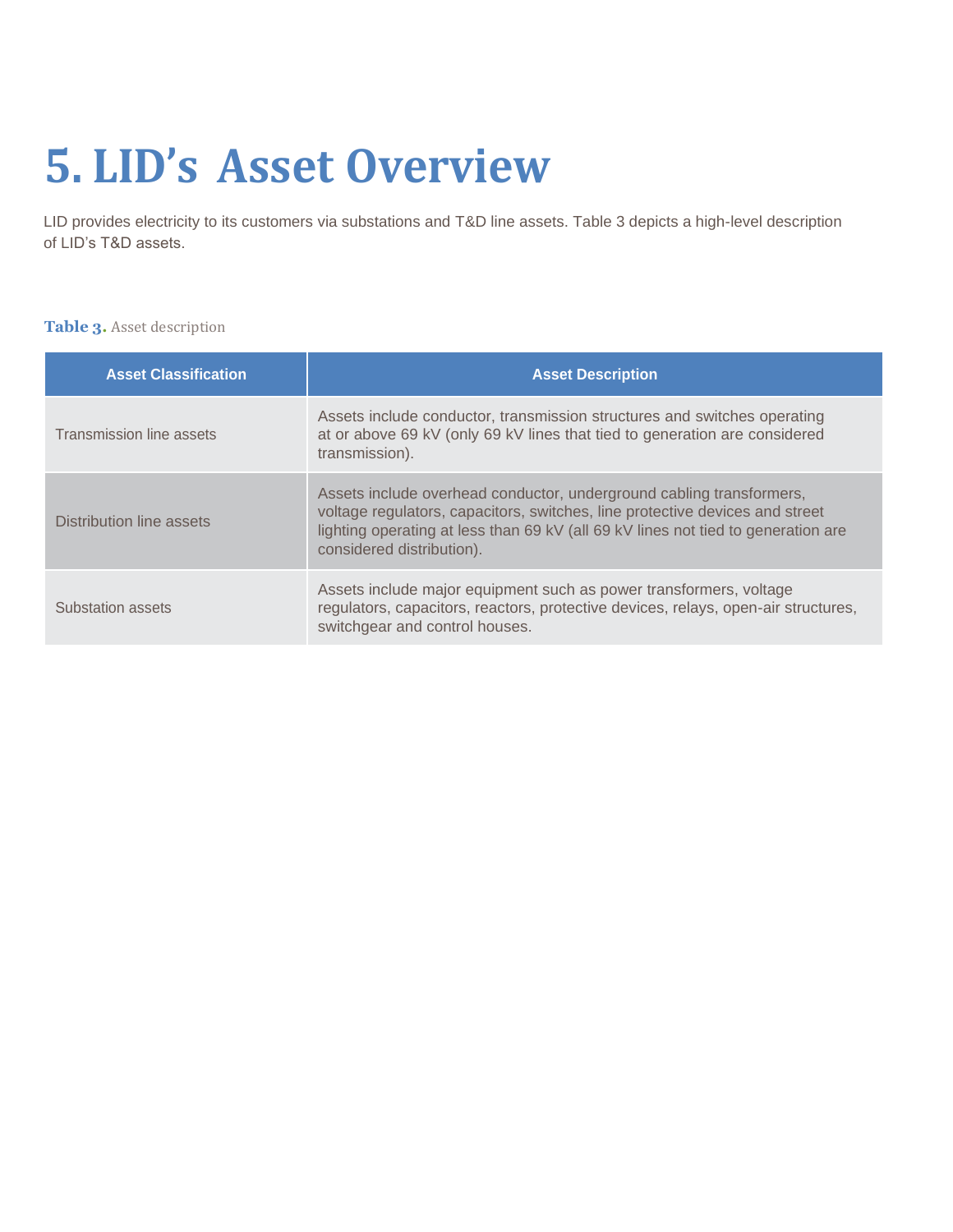# **5.1 Fire threat assessment in LID service territory**

### *5.1.1 CPUC high firethreat district(HFTD)*

The CPUC's Fire-Threat Map<sup>10</sup>, defines a Statewide high fire threat district (HFTD). LID has incorporated the HFTD map into its construction, inspection, maintenance, repair and clearance practices, where applicable.



*Figure 5. LID's territory within CPUC Fire-Threat*

The CPUC Fire-Threat map identifies Tier 3, extreme fire risk, Tier 2, elevated fire risk, and areas outside of the HFTD. Figure 5 depicts the CPUC Fire-Threat Map and LID's location within the map.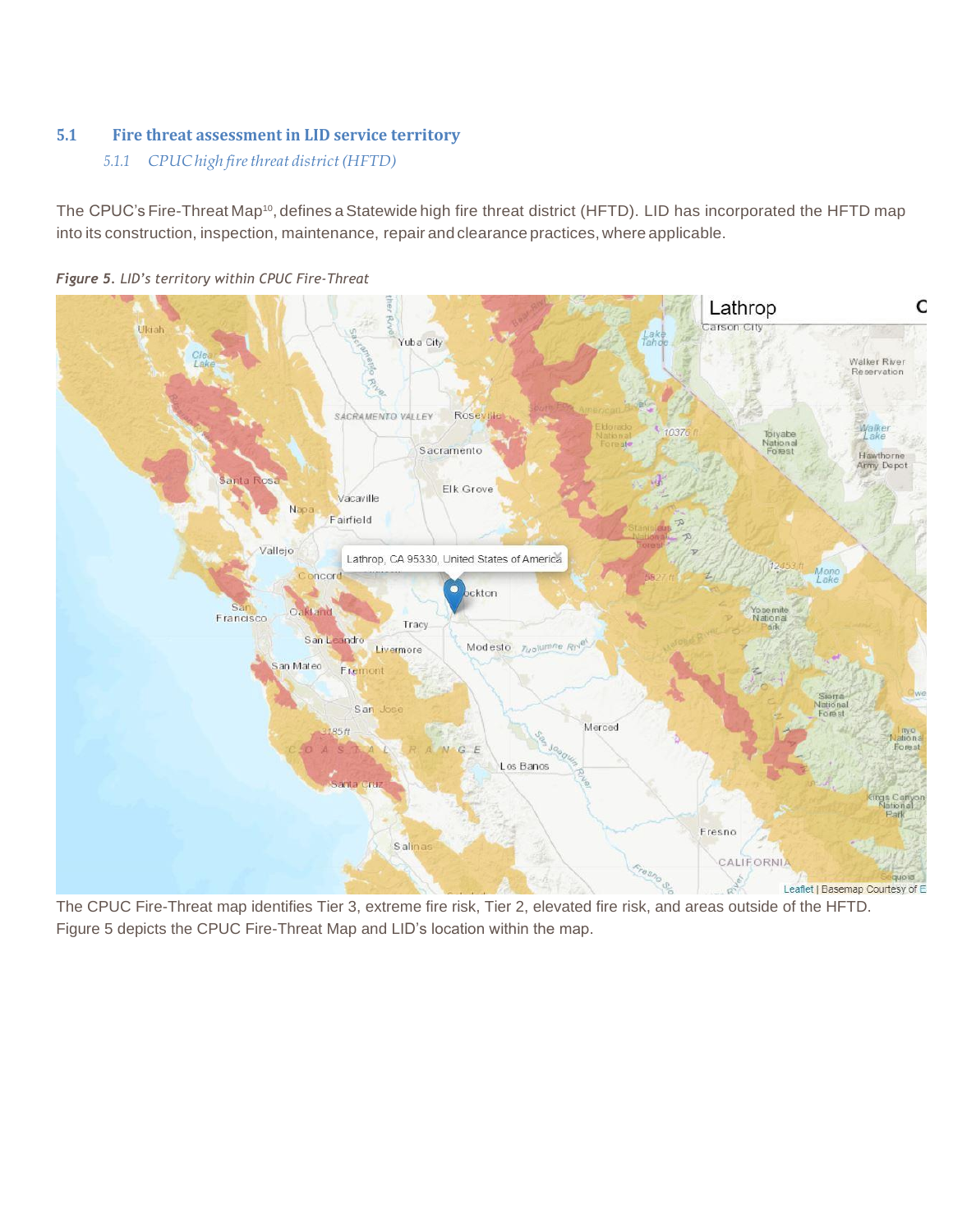LID's assets are located in areas not deemed within the HFTD (referred to as non-tier or outside HFTD in this document). None of LID's substations are located within the HFTD.

### *5.1.2 CAL FIRE Fire Resource and Assessment Program (FRAP) California Statewide Fire Map*

California law requires CAL FIRE to identify areas in the State based on the severity of the fire hazard that is expected to prevail there.<sup>11</sup> These areas or "Fire Hazard Severity Zones" are based on factors such as fuel (material that can burn), slope and the expected chance of burning. "CAL FIRE-FRAP has developed a rating of wildland fire threat based on the combination of potential fire behavior (fuel rank) and expected fire frequency (fire rotation) to create a 4-class index for risk assessment.

Areas that do not support wildland fuels (e.g., open water, agricultural lands, etc.) are omitted from the calculation. Most large urbanized areas receive a moderate fire threat classification to account for fires carried by ornamental vegetation and flammable structures."12This Fire Hazard Severity Zone map considers all ignition risks, not just utility related ignitions.

Although LID takes the CAL FIRE FRAP map Fire Hazard Severity Zones into consideration as part of its wildfire mitigation planning, LID's Wildfire Mitigation Plan references the CPUC FireThreat Map which focuses on the risk of utility associated wildfires<sup>13</sup>.

# **6. Wildfire prevention strategy and programs**

LID has measures to address potential wildfire risks. The WMP will incorporate existing efforts and identify the process moving forward to supplement them where a need is identified. LID coordinates with local fire agencies and other first response agencies. It also participates with emergency operations activities in its system areas. It also has an Outage Communications Plan that will be enhanced to address potential de-energization events (LID will include targeted messaging for affected areas that will set expectations and identify support resources). See the table 5 for activities that address key wildfire risk factors.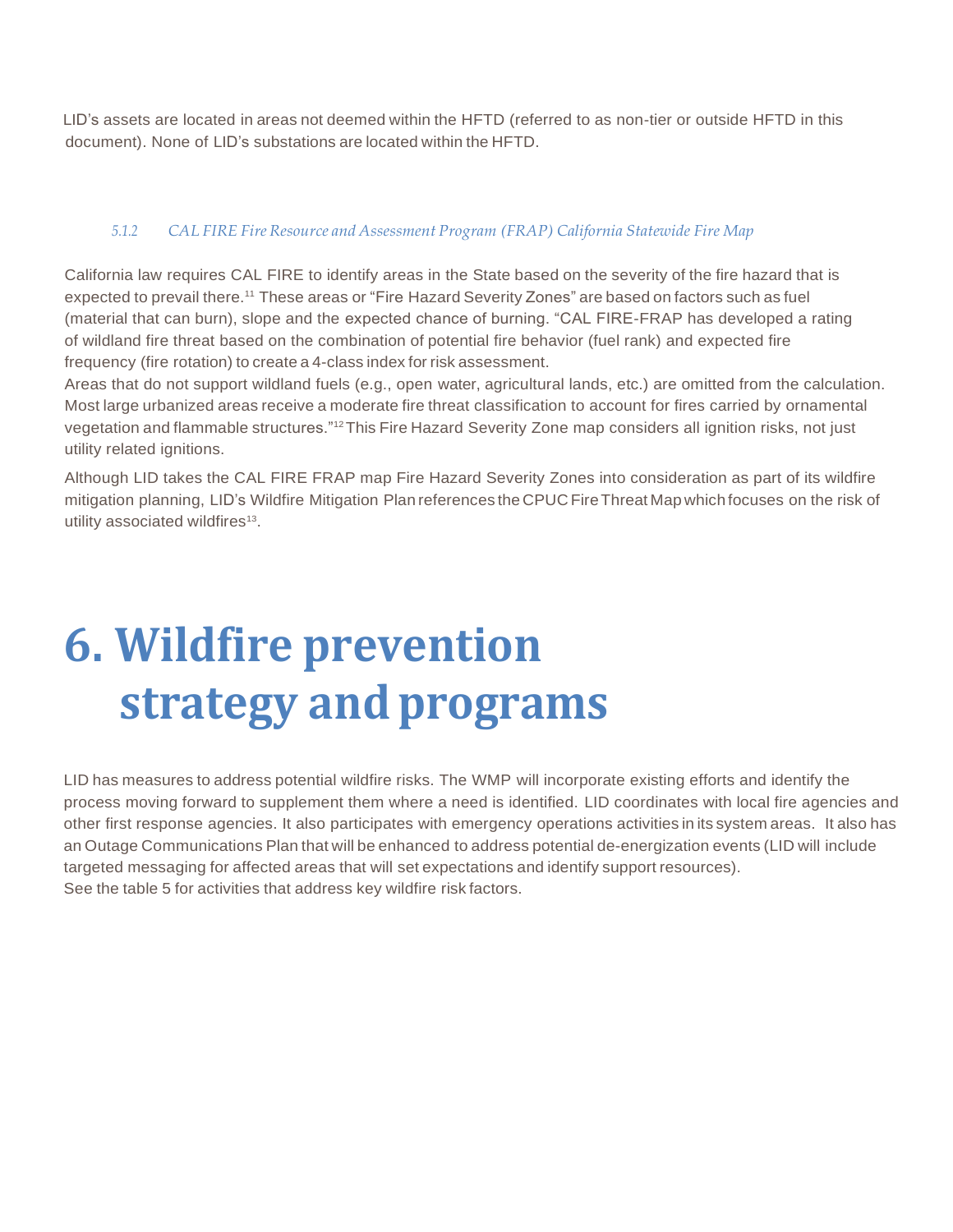# **Table 5.** Activities that address wildfire risk factors

| <b>Activity</b>                  | <b>Risk Factor</b>                                                                                                                                                                                                                                                                                                                                    |
|----------------------------------|-------------------------------------------------------------------------------------------------------------------------------------------------------------------------------------------------------------------------------------------------------------------------------------------------------------------------------------------------------|
| Fuel                             | Vegetation management<br>$\bullet$<br>Fuels reduction<br>$\qquad \qquad \bullet$                                                                                                                                                                                                                                                                      |
| Equipment/<br>facility failure   | Routine maintenance<br>Focused design and construction standards to reduce ignition sources<br>Transmission and distribution line detailed inspections and annual patrol<br>No reclosing during fire season<br>Non-expulsion fuses and arrestors<br>Intrusive pole testing and pole replacement<br>De-energization of lines during certain conditions |
| <b>Contact from</b><br>object(s) | Animal/Bird guards<br>Raptor construction (increased line spacing)<br>Increased vegetation clearances                                                                                                                                                                                                                                                 |
| Wire to wire contact             | Monitoring – line patrols<br>$\bullet$                                                                                                                                                                                                                                                                                                                |
| Other                            | LID worker/contractor education on fire ignition sources from normal work activities<br>$\bullet$<br>Fire watch 30 minutes after work completion in high risk areas                                                                                                                                                                                   |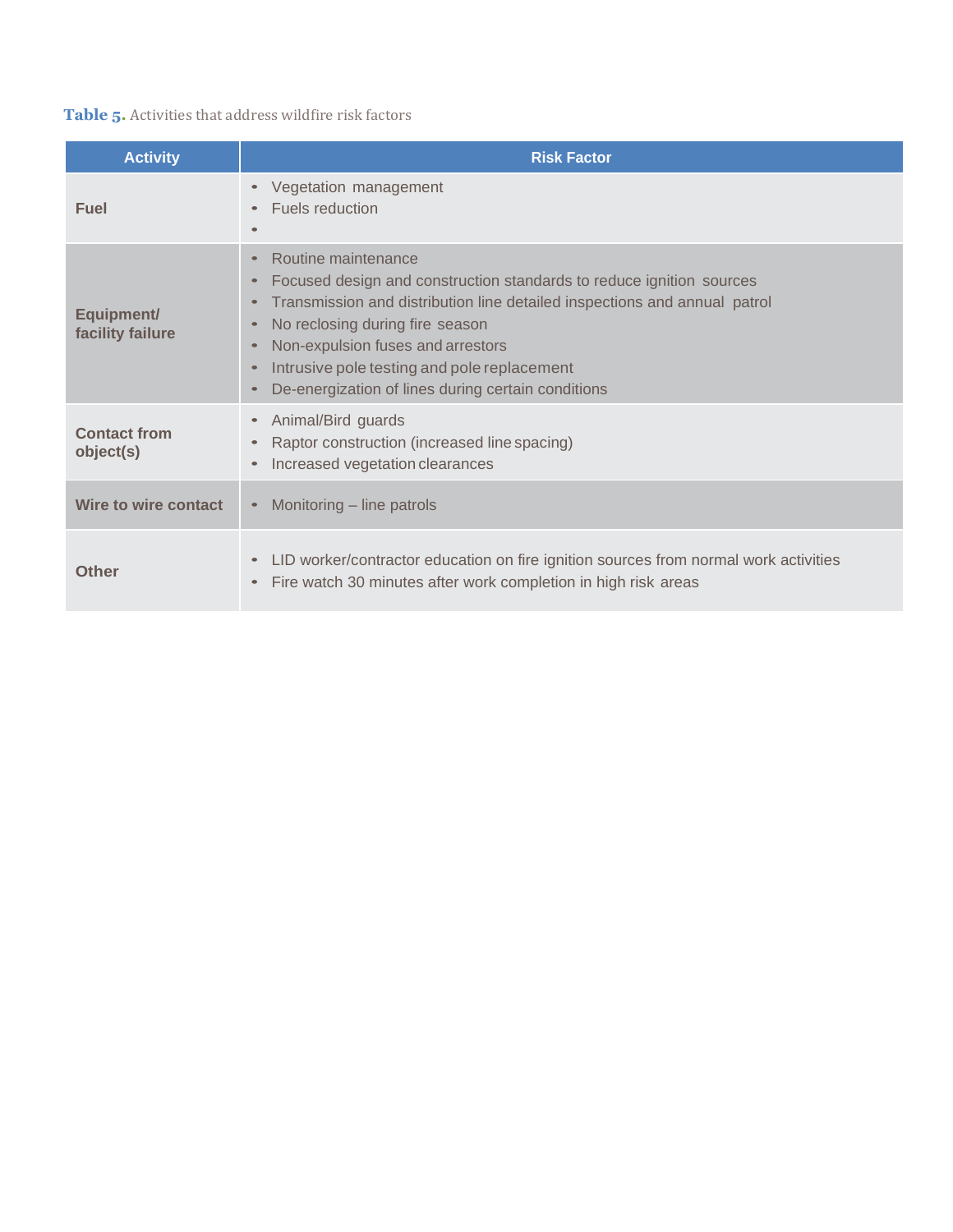# **6.1 Distribution grid operational practices**

#### *6.1.1 Disabling reclosing during fire season*

LID has adopted procedures for the operation of reclosers. For the purposes of those procedures, fire seasonis definedas:

- May 1 to October 1, or
- RFW in effect for areas inside or immediately surrounding the PCA

LID disables automatic reclosing on certain substation and line reclosers that extend into the PCA. In some cases, the line reclosers are completely bypassed with fuses if automatic reclosing cannot be disabled. On circuits where line reclosers are bypassed, the fuses provide protection to the end of the line. See Figure 8 for graphic of the PCA.

*6.1.2 Planned de-energization during fire season* During fire season and when weather conditions that precede wildfires are forecasted and a wildfire threat is imminent, LID's Distribution System Operations (DSO) personnel have the authority to de-energize select distribution circuits if deemed necessary. DSO personnel will use individual or multiple de-energization triggers listed below, as well as power system knowledge to make de-energization decisions. This decision requires a balancing of all these factors as well as a knowledge of the area and operation of the power system; no single element is determinative. DSO relies on weather data from various sources, including Wunderground.com and LID's internal Energy Management System.

Triggers for de-energization of PCA circuits:

- Imminent fire danger
- Customer or community impacts
- RFW in effect for areas inside or immediately surrounding the PCA
- Critically dry vegetation that could serve as fuel for a wildfire
- Low humidity levels
- Temperatures over 100ºF
- Winds projected beyond 12kV design criteria (56 mph)
- Mandatory fire orders in effect (as directed by any Agency Incident Commander)
- On-the-ground, real-time observation from LID or other agency field staff

LID's personnel have the authority to de-energize portions of the distribution grid during emergency conditions when requested by local police or local fire officials. These are handled individually, and don't fall under SB901 requirements.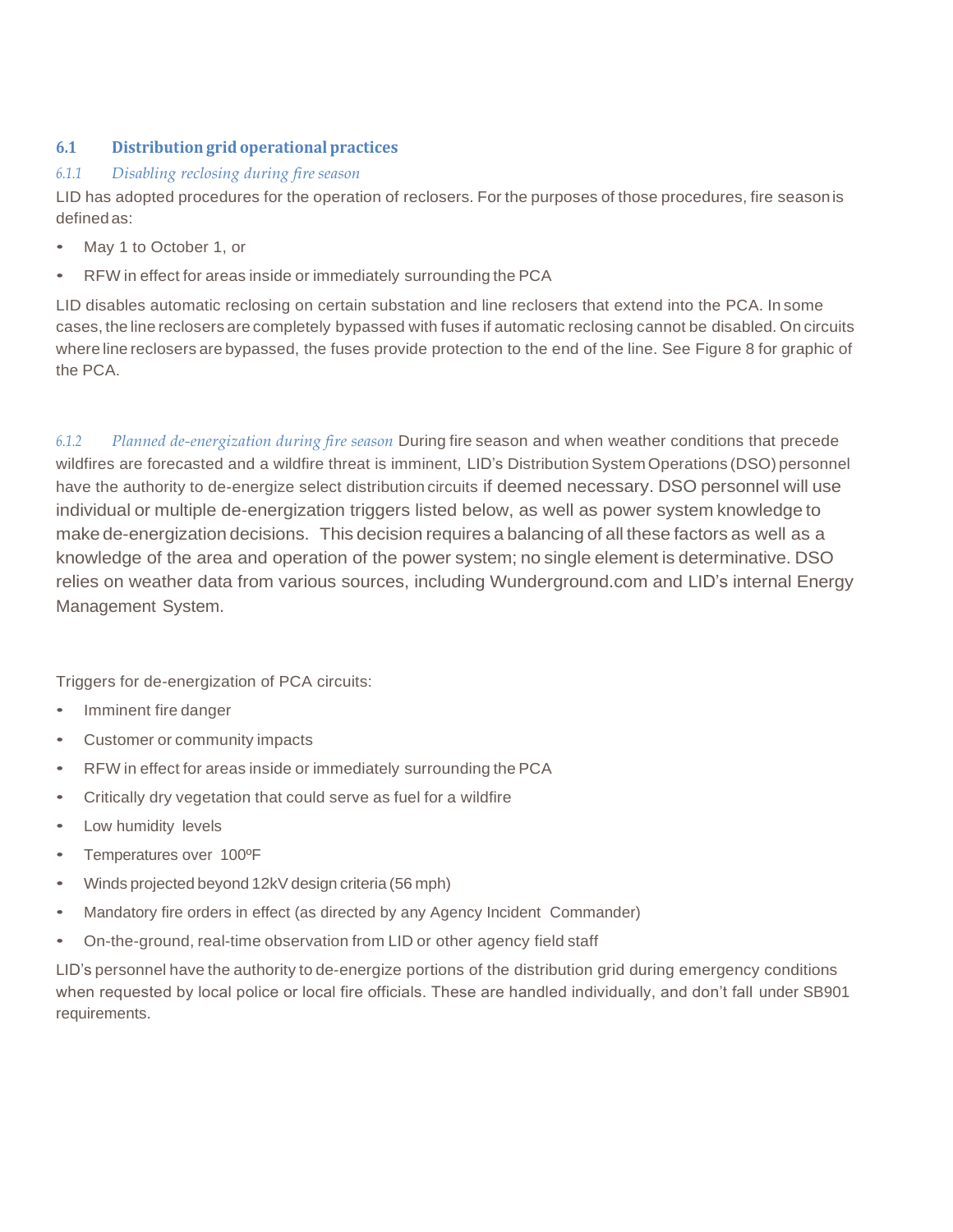### **6.2 Transmissiongrid operationalpractices**

#### *6.2.1.1 Disabling reclosing*

All transmission auto reclosers are disabled and will remain disabled to mitigate wildfire risks.

*6.2.2 Planned de-energization during fire season* Qualified LID personnel have the authority to de-energize portions or all of the Transmission / Distribution line(s) for safety, reliability, conditions beyond design criteria, threat of wildfires and during emergency conditions when requested by local law enforcement or fireofficials.

During active fire season as declared by CAL FIRE, qualified personnel are authorized to de-energize portions or all LID transmission line(s) when there is imminent fire danger, mandatory fire orders are in effect, and/or the transmission system is experiencing conditions beyond design criteria. Personnel will take a combination of many factors into consideration when implementing de-energization procedures, which include the triggers listed below, as well as power system knowledge. De-energization decisions require a balancing of all these factors as well as a knowledge of the area and operation of the power system; no single element is determinative.

- Extreme fire danger threat levels, as classified by the National Fire Danger Rating System
- RFW declaration by the National Weather Service
- Low humidity levels lower than what is required for a RFW
- Sustained winds exceeding design standards
- Site-specific conditions such as temperature, terrain and local climate
- Critically dry vegetation that could serve as fuel for a wildfire
- On-the-ground, real-time observation from LID or other agency field staff

Personnel utilize various operational and situational awareness tools to determine when de-energization is appropriate. The tools are listed below:

- Weather data; such as wind speed, wind direction, air temperature, barometric pressure, relative humidity
- US Forest Service Wildland Fire AssessmentSystem, [https://www.wfas.net/](http://www.wfas.net/)
- CAL FIRE Incidents Information, [http://cdfdata.fire.](http://cdfdata.fire/) ca.gov/incidents/incidentsstatsevents
- CAL FIRE California Statewide Fire Map, [http://www.](http://www/) fire.ca.gov/general/firemaps
- National Weather Service, [https://www.](http://www.weather.gov/)weathe[r.gov/](http://www.weather.gov/)
- Inci Watch real time operationaltool
- Geographic Information System (GIS) based tools

#### **6.3 Infrastructure inspections andmaintenance**

LID performs a multitude of time-based inspections on its T&D facilities. A description of the inspections is summarized in the following sections.

#### *6.3.1 Transmission line inspections*

LID's transmission lines are routinely inspected using human visual inspections as follows: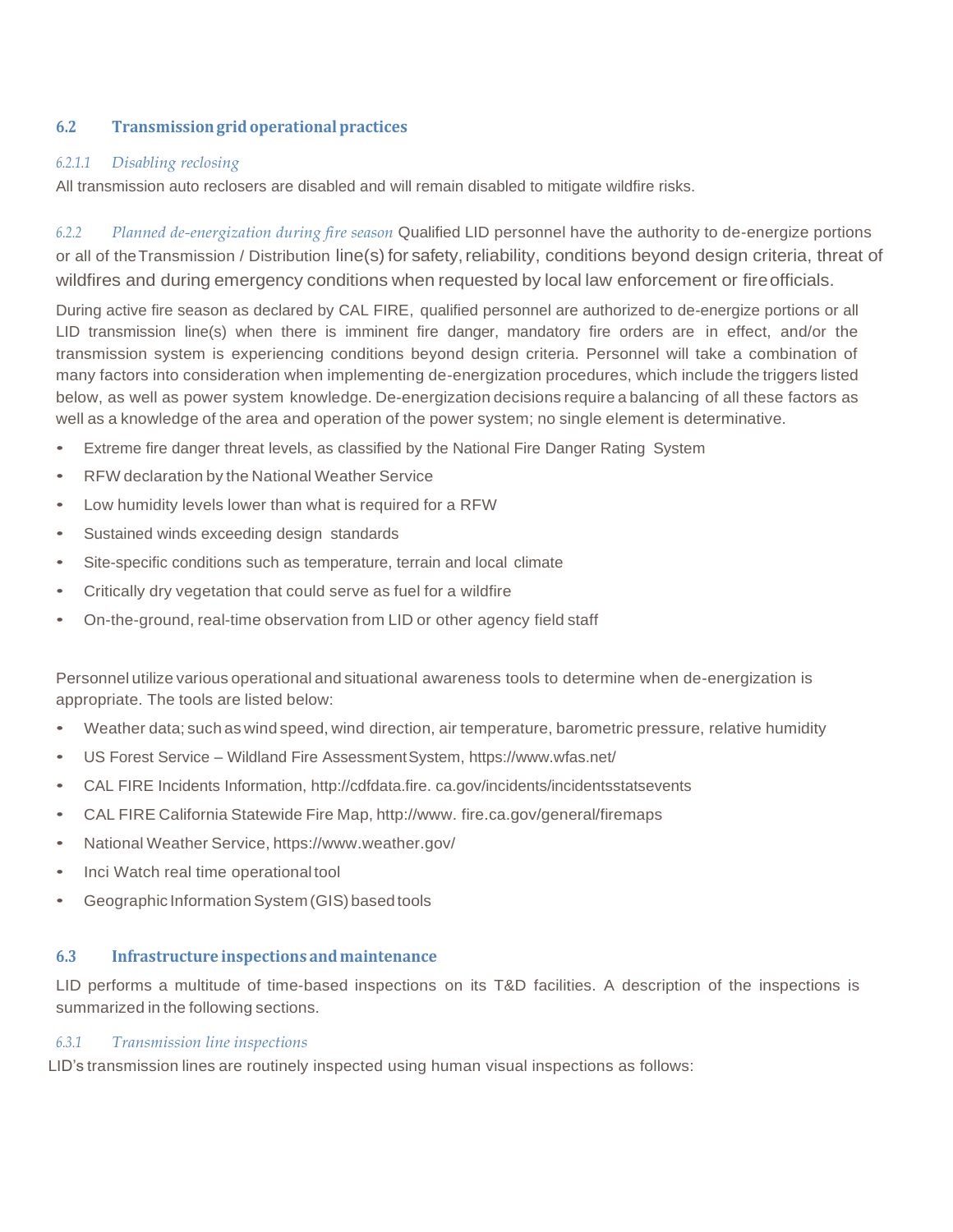#### *6.3.1.1 Ground patrols*

Line inspectors use a combination of walking and driving when conducting ground patrols. They visit transmission tower sites to make detailed visual inspections and on occasion they complete IR inspections. The line inspectors utilize binoculars to detect any damage to above ground components. Line inspectors may climb towers identified with severe corrosion or deformation to determine the corrective action required. Ground patrols are performed annually on all lines.

#### *6.3.1.2 Wood pole intrusive inspections*

Intrusive inspections require sample material be taken for analysis, and/or using more sophisticated diagnostic tools beyond visual inspections or instrument reading. Wood poles are subjected to an intrusive inspection to determine and identify problems such as rot and decay. The inspection is performed using a calibrated drill bit that records the resistance and pressure required to drill a fixed diameter hole to a measured depth. The results are produced as a graph on a depth scale which is used to find voids and decay within the pole. Existing poles have been installed within the past five years. LID will intrusively inspect wood poles at a minimum cycle of 10 years and a maximum cycle of 14 years.

#### *6.3.1.3 Vegetation right-of-way maintenance*

Both line inspectors and VM planners visually inspect the T&D ROW for encroachments, access road conditions and safety hazards. The VM ROW maintenance program's approach is to clear the ROW of incompatible species and to maintain low-growing diverse plant communities that are compatible with electrical facilities by using Integrated Vegetation Management (IVM) Wire Zone-Border Zone Management which is the industry standard. This is a longterm approach which supports system reliability through reclaiming the ROW and managing for future workload. This approach allows for ongoing monitoring of vegetation corridors to prevent encroachment into the minimum vegetation clearance distance (MVCD) and also ensures LID facilities meet or exceed state laws and industry standards.

#### *6.3.1.4 Spliceassessmentprogram*

This program is designed to assess the integrity of transmission conductor splices. The technology used by an outside contractor uses an x-ray machine that encompasses a splice and takes an x-ray image of the splice. Inspectors then evaluate the image to determine the internal condition of the splice. This allows staff to identify splices that are potentially close to failure. A special type of in-line splice connector corrector is installed to strengthen the splice when needed.

#### *6.3.2 Distribution lineinspections*

LID performs various inspections on distribution lines to ensure safety, reliability and consistency with standards in California Public Utility Commission (CPUC) General Order (GO) 95, GO 128 and GO 165.

#### *6.3.2.1 Detailed line inspections*

Line inspectors use a combination of walking and driving when conducting detailed line inspections (DLIs). They visit each LID pole to make detailed visual inspections. The line inspectors utilize binoculars to detect any damage to above ground components attached to the pole. The inspectors look for broken or loose hardware; mechanical damage to any component; condition of guy wires and anchors; condition of insulators and conductors; condition of disconnects and fuse holders; condition of risers and conduits; condition of transformers, reclosers and cap banks. Ground conductors, moldings, signs,

and other minor hardware is also inspected. Similar inspections are performed on pad-mounted equipment and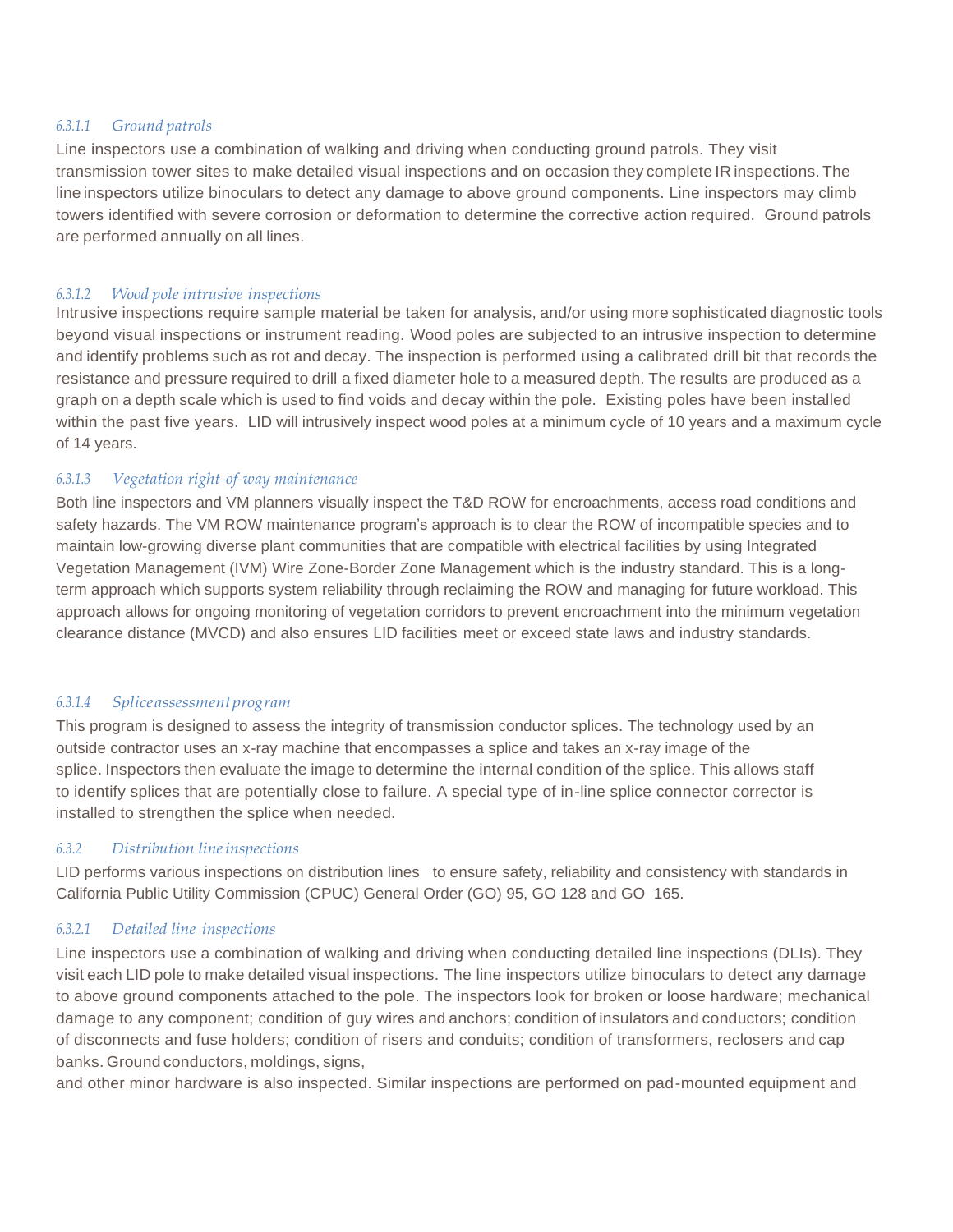equipment installed below grade in vaults or building basements.

DLIs are performed every five years on all overhead distribution equipment and pad-mounted equipment, and every three years on underground equipment.

#### *6.3.2.2 Line patrols*

Line patrollers patrol their designated service area and track their progress with a GIS enabled visualization tool. The use of the tool ensures that all devices within LID's service territory are patrolled. The patrollers are looking for obvious signs of defects, structural damages, broken hardware, sagging lines and vegetation clearance issues. Any anomalies found are addressed based on severity of the defect. Line patrols are performed annually on all distribution lines and equipment.

#### *6.3.2.3 Wood pole intrusive inspections*

Distribution - wood pole intrusive inspections follow the same criteria as transmission wood poles intrusive inspections.

# *6.3.2.4 Annual pole clearing program*

The pole clearing program is an annual requirement to clear vegetation around poles that have certain CAL FIRE non-exempt equipment on it in the PCA. This program is in compliance with California Public Resource Code 4292. The code calls for clearing vegetation within a 10-foot radius of a pole or tower on which non-exempt equipment is attached, unless such pole or tower meets certain criteria that makes it exempt from the clearance requirements. LID contracts this activity out for completion prior to May 15th of each year.

#### *6.3.3 Distribution substation inspections*

LID performs various inspections on substations to ensure safety and reliability. LID inspections meet or exceed standards in CPUC GO 174.

#### *6.3.3.1 Visual inspections*

Substation inspectors visit each LID substation to visually inspect the facility and all equipment within. The inspectors look for broken or loose hardware; vandalism or damage to any equipment; oil or gas leaks; perimeter fence security; condition of the buss, insulators and other hardware; condition of the control house; conditions of the poles/structures and lines exiting the substation; condition of the disconnects and fuses for signs of damage andconnectivity.

Visual inspections are performed 10 times per year.

#### *6.4 Vegetation management*

LID's VM program is responsible for the patrol, work plans and quality control (QC) audits of the actual tree work for the T&D system. These activities are performed year-round in order to remain in compliance with applicable Federal Facilities Design, Connections and Maintenance (FAC) 003-4 and State regulations, including Public Resources Codes section 4292 and 4293; and incorporate the standards in CPUC GO 95 Rule 35.

#### *6.4.1 Distribution system vegetation management*

LID performs routine vegetation maintenance, such as pruning and removal, on a time-based interval. This interval consists of one, two, and three-year ground- based field patrols. The field patrols are ground based inspections of tree and conductor clearances and hazard tree identification. The results of the patrols are targeted areas for vegetation pruning or removal.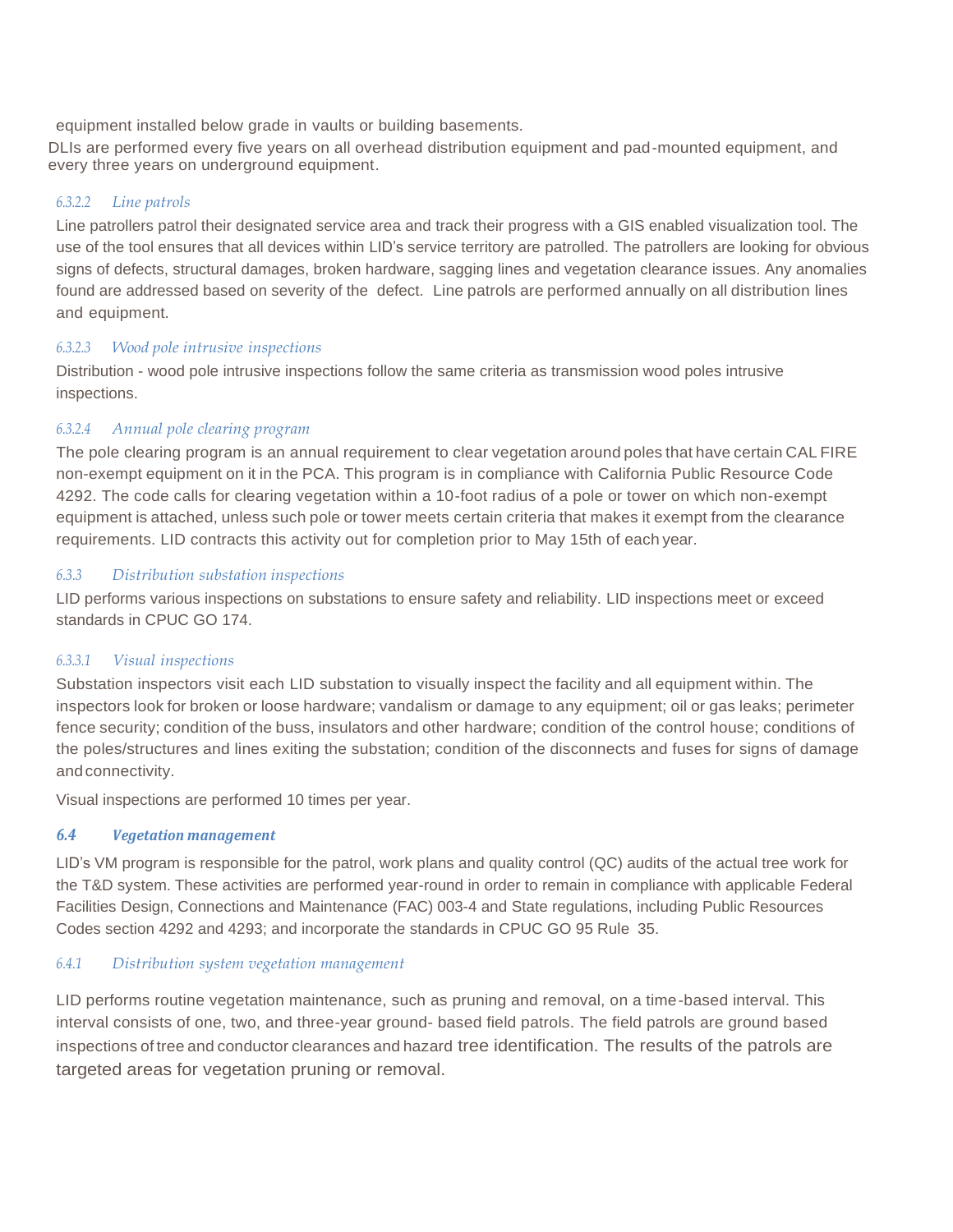LID hires contracted tree crews to complete the identified annual vegetation work (pruning and removal) needed to ensure public safety and electric reliability as well as reduce wildfire risk in LID's service territory.

During the tree work, the contractor aims to achieve up to 12 feet of clearance, unless otherwise directed by LID VM staff. The contractor also clears vegetation from LID's secondary voltage, service drops and pole climbing space on an as needed basis. LID's contractors follow American National Standards Institute (ANSI) A300 concepts and utility directional pruning, which supports proper pruning/tree health while achieving and maximizing the pruning cycle.

#### *6.4.2 Transmission system vegetation management*

LID VM planners perform annual ground-based field patrols to ensure compliance with state and federal regulatory requirements (Public Resource Code 4293) and alignment with standards in CPUCGO 95 Rule 35 and FAC 003-4. The field patrols are ground based inspections of tree and conductor clearances and hazard tree identification. The results of the patrols are targeted areas for vegetation pruning or removal.

LID hires contracted tree crews to complete the identified annual vegetation work (pruning and removal) needed to ensure public safety and electric reliability as well as reduce wildfire risk in LID's service territory.

During the tree work, the contractor follows the planner's prescription to achieve the desired clearance. LID's contractors follow ANSI A300 concepts and utility directional pruning, which supports proper pruning/tree health while achieving and maximizing the pruning cycle. Additionally, LID's transmission VM program aligns with ANSI A300 Part 7 IVM standard.

#### **6.5 Fire mitigation construction**

#### *6.5.1 Ester-based insulating fluid (Envirotemp FR314) in transformers*

Envirotemp FR3 fluid is a natural ester derived from renewable vegetable oils – providing improved fire safety, transformer life/load ability and environmental benefits that are superior to mineral oil and unsurpassed by any other dielectric coolant. LID began purchasing and installing pad mounted and pole mounted transformers with FR3 fluid. All new distribution transformers installed contain FR3 fluid. This includes replacements for old transformers and new installations.

#### **6.6 System enhancement capitalprojects**

LID forecasts and plans for upcoming work several years in advance. This planning process allows adequate level of staffing and funding for needed projects. This section identifies the specific upcoming projects that help reduce LID's wildfire risk.

#### **6.7 Emerging technologies**

LID recognizes that numerous emerging technologies are developing and may play a role in building the resiliency of the system. LID will continue to monitor available technologies in future WMPs.

#### **6.8 Workforce training**

LID has work rules and complementary training programs for its workforce to help reduce the likelihood of the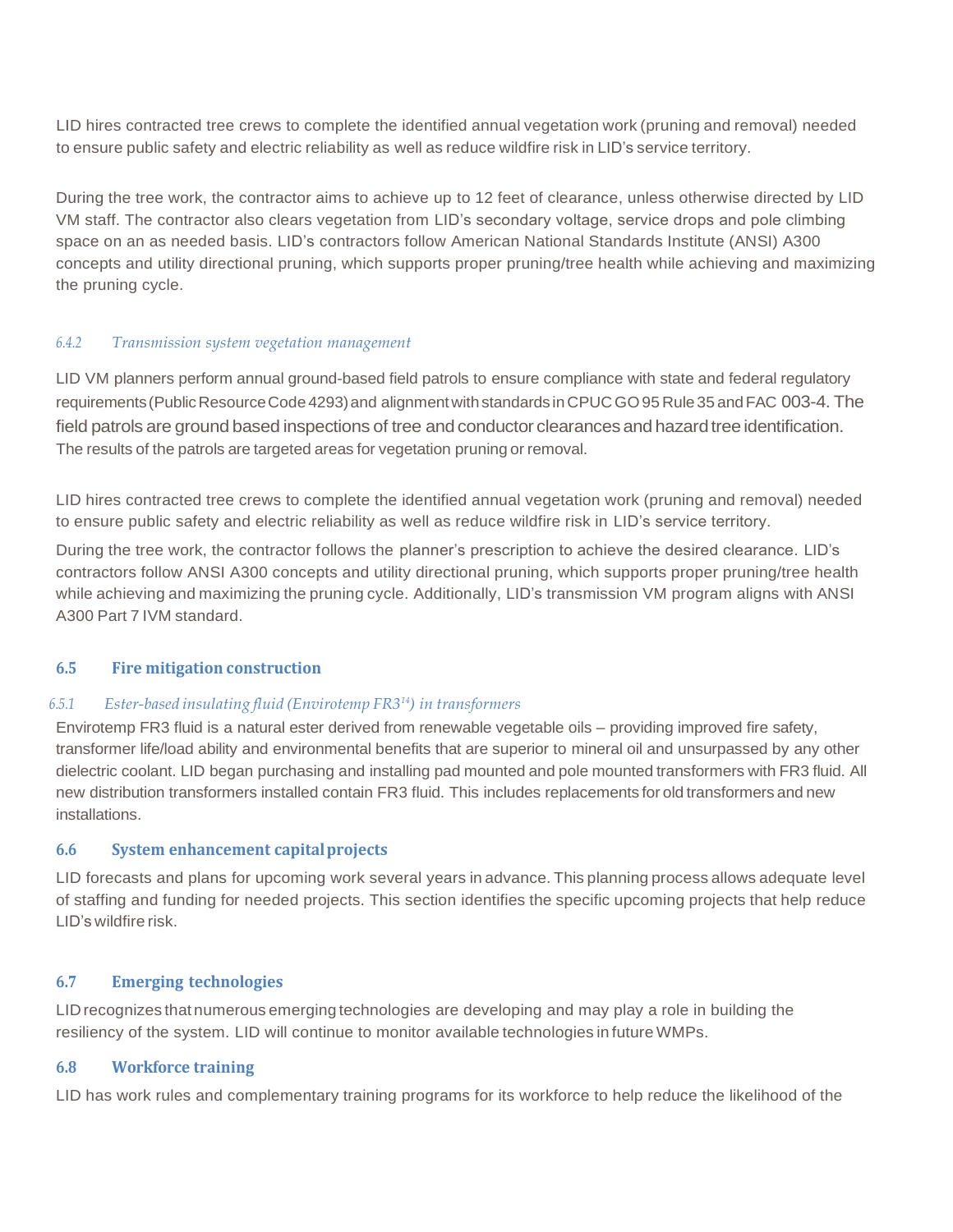# **7.Response guidelines**

#### **7.1 Emergencypreparedness andresponse**

As a publicly owned utility, LID has planning, communication and coordination obligations pursuant to the California OES Standardized Emergency Management System(SEMS)Regulations,adoptedin accordance with Government Code section 8607. The SEMS Regulations specify roles, responsibilities and structures of communications at five different levels: field response, local government, operational area, regional and state (see figure 7). Pursuant to this structure, LID regularly coordinates and communicates with the relevant safety agencies as well as other relevant local and state agencies, as a peer partner.

LID interacts with our emergency response agencies on a peer-to-peer relationship as LID's version of OES. As part of our response to a storm, fire, rotating outage, black start events, etc., we collaborate with the local OES and provide an agency representative (liaison) to the county (and/or city) Emergency Operations Centers (EOC) to ensure good communication and coordination. Our two primary coordination points are San Joaquin County OES and the City of Lathrop.

For typical winter storms and emergency events, LID Emergency Preparedness staff contact the local OES and establish themselves as the duty officer for coordination. They also invite them to send agency representatives into LID's EOC. These representatives can include: City of Lathrop, Lathrop/Mateca Fire Chief, San Joaquin County Office of Emergency Services, the National Weather Service and other local critical infrastructure agencies, ensuring coordination for our service territory.

LID has employees who serve as utility representatives when needed at the State Operations Center for the California Utilities Emergency Association (CUEA), which provides a direct link for critical infrastructure coordination to the California State Operations Center.

# **7.2 Public and agency communications for a potential wildfire**

Public safety is a guiding principle at LID. Shutting off power may be the safest approach and makes sense if the risk of a wildfire starting and spreading is severe. While LID's WMP activities are designed to mitigate wildfire danger, in instances of high fire threat conditions, one mitigation measure could result in an interruption of electrical service. LID proactively communicates to customers and key stakeholders through multiple channels about preparing for potential curtailments, and the power restoration process. LID recognizes that many entities and individuals are particularly vulnerable during extended power outages and makes every effort to provide up to date information to these populations prior to, during and after an event.

This proactive communication is utilized for:

- 1. A wildfire threat to localized circuits within the LID service territory that results in localized de- energization.
- 2. A wildfire threat to LID's feed from PG&E's transmission system that results in a de-energization event causing a capacity/energy shortage (rotatingoutages).
- 3. A wildfire threat to a major shared transmission line(s) that impacts the statewide grid or parts of it and creates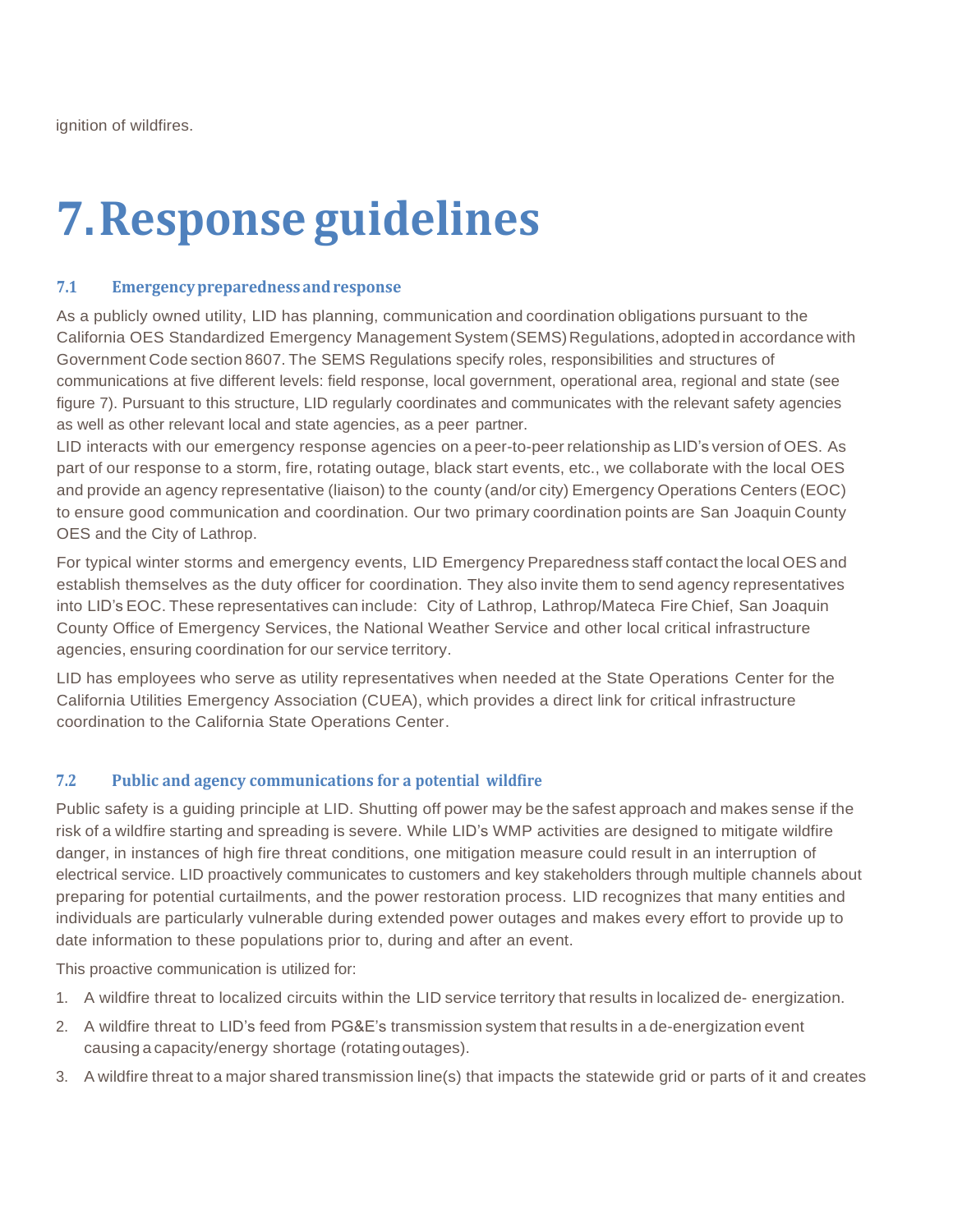a resource shortage for the utilities, including LID, that rely on the resources the line(s) provides.

LID'sContactCenter,StrategicAccountAdvisors,Media Services, social media and website will provide ongoing and available resources for communication and education for the overall customer base. Additionally, LID launched a webpage, [www.lathropirrigation.com](http://www.lathropirrigation.com/), that provides information about LID's effort on wildfire planning and prevention, how to identify fire risk in areas where LID maintains electric facilities, emergency planning and preparation and LID's de-energization protocols.

LID also proactively communicates before potential emergency events about our efforts to prepare for and reduce wildfire risk.

In advance of peak fire season, LID will conduct ongoing education communication about how to prepare for emergencies in the event of a wildfire, natural disaster or major outage.

LID's Public Information Specialists will provide ongoing mass media communication via traditional news media channels and via Facebook and Twitter to provide customers and the community with information about an emergency or potential emergency. LID will use established standard outbound communications channels for unplanned outages.

LID's Government Affairs Representatives will reach out to the executive staff of state and local governments, elected officials, LID's state delegation, federal representatives and appropriate agency staff to provide initial contact and ongoing communications by email and phone with messages for their constituents.

Customers will be directed to the [www.lathropirrigation.com](http://www.lathropirrigation.com/) webpage for information where they'll be able to find:

- Emergency preparedness tips guide
- **Links to additional resources**

In the time leading up to a potential or imminent safety shutoff, LID does its best to establish or maintain contact with customers it believes may be impacted (via the various channels mentioned above) and keep the media, local agencies and the public aware of the number of customers affected and LID's activities and restoration efforts.

Key stakeholders, federal, state and local elected officials, City and County executive staff and first responders are also contacted via a variety of channels and personnel.

LID has specific personnel assigned to elected officials and agencies, and to critical customers including water and telecommunications utilities, potentially affected by a shutoff.

#### *7.2.1 Event communications*

The potential for de-energization of power to LID customers is extremely remote, however, in the unlikely event that LID is required to shut power off, LID's goal is to provide as much advance notice as possible. LID will communicate with customers and key stakeholders in advance of an event, whenever possible. LID will make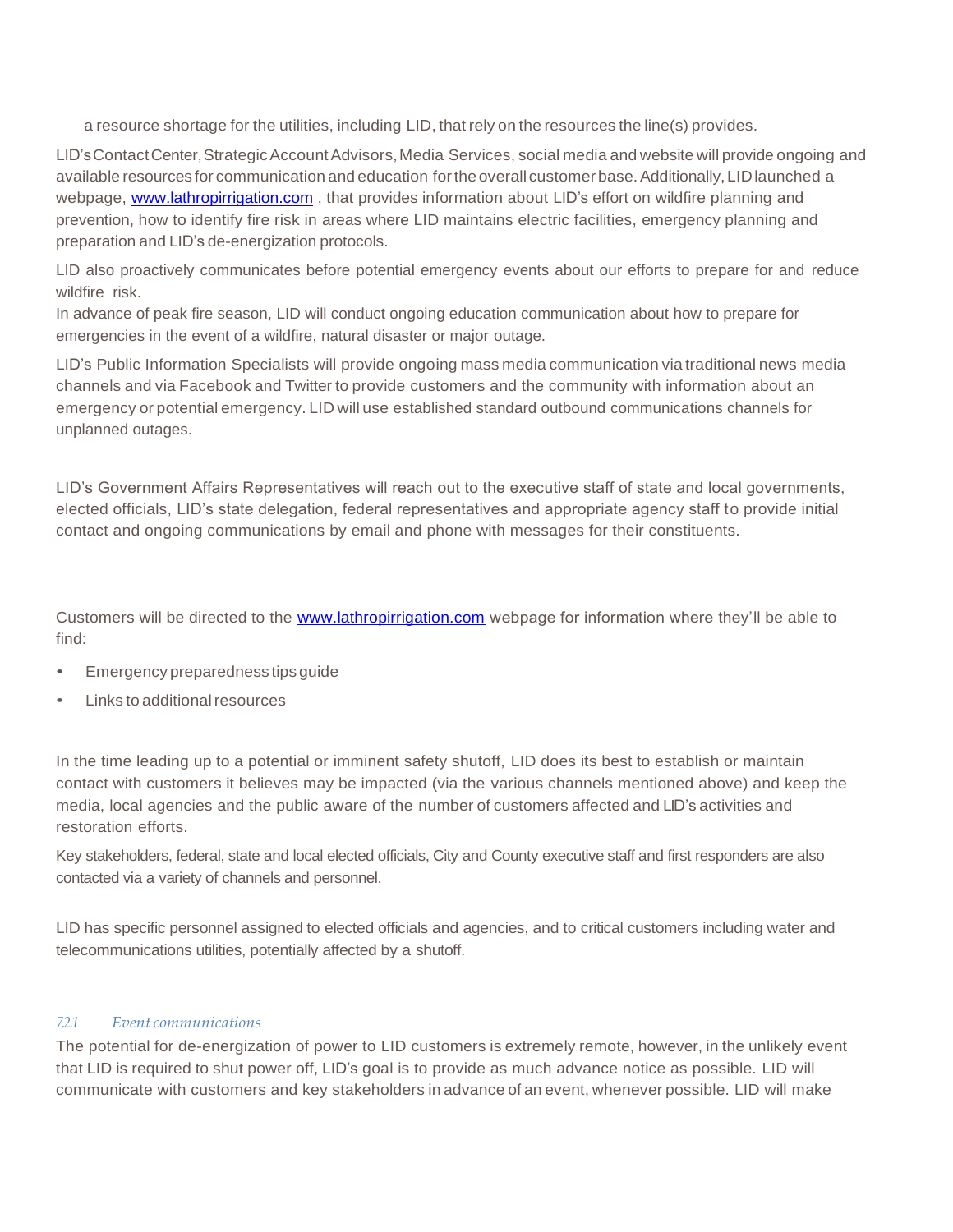every effort to communicate directly and indirectly to all impacted customers but timelines may vary depending on severity and urgency of the circumstances.

Whenever possible, LID will provide potentially impacted customers with notice before implementing any deenergization action, using all available channels to reach customers and other stakeholders with outage information. Sudden onset of conditions could impact its ability to provide advanced notice to customers.

The Contact Center IVR (Interactive Voice Response) will have real-time recorded information informing each group of customers that may be impacted before the rotating outages begin. Messages will be customized and updated as needed for each specific event.

Among LID's vulnerable customers are those enrolled in the Medical Equipment Discount Rate program (MED rate). These customers rely on specialized medical equipment which are certified by a qualified health professional. A qualified health professional certifies the equipment in use at the home is essential to keep these customers healthy. Currently, LID has approximately one (1) customer who relies on specialized medical equipment and who are enrolled in the MED rate program. LID will send these customers an email or letter each year to remind them of the risk of wildfire danger, to have an emergency back-up plan if an outage occurs and refer them to the website for more information.

#### *7.2.2 Government agencies and essentialservice providers*

De-energization is a last resort to maintain public and customer safety during extreme fire risk conditions. If extreme fire danger resulted in de-energization or planned rotating outages, LID will provide proactive communications to alert key stakeholders and essential and critical customers like governments, agencies, utilities, healthcare and communications accounts to provide as much notice as possible to minimize the impact on our customers and community.

The following customer categories are considered essential and/or critical service providers:

- Jurisdictions and functional agencies providing essential fire, police and prison services
- Government agencies essential to national defense
- Hospitals, assisted living, and skilled nursing facilities
- Communication utilities, as they relate to public health, welfare, and security, including telephone utilities
- Radio and television broadcasting stations used for broadcasting emergency messages, instruction, and other public information related to the electric curtailment emergency
- Water and sewage treatment utilities identified as necessary for services such as firefighting

LID interacts regularly with executive staff of local governments and agencies, local elected officials, its state delegation, its federal representatives and key critical facilities customers to keep them updated on its wildfire mitigation efforts. LID also works closely with staff members in various departments of regional and local governments, functional agencies, public utilities, nonprofits and other service providers on collaborative strategies and partnership opportunities.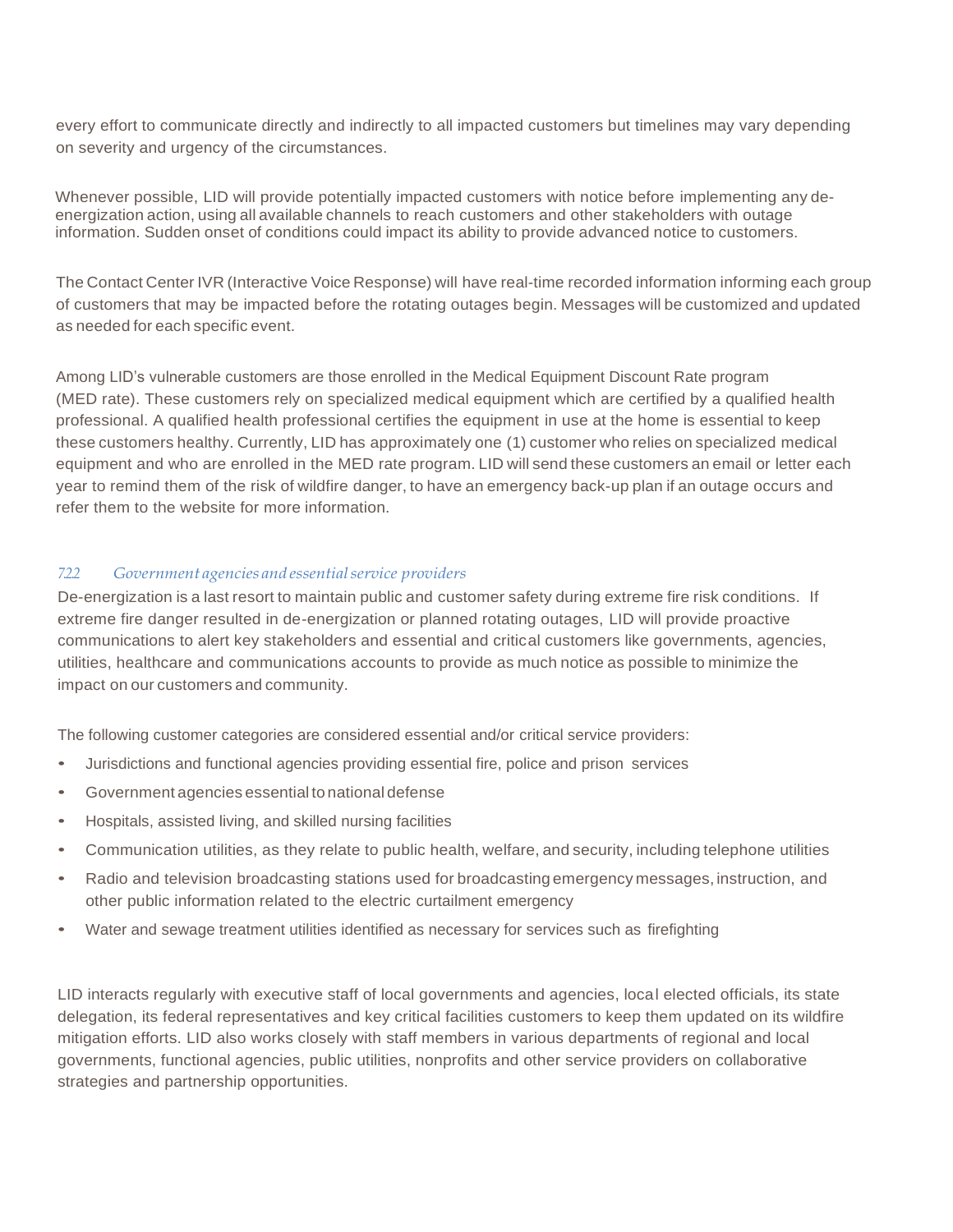Examples of LID's communication and engagement with elected officials, government agencies and commercial customers include:

- Regular in-person briefings with federal, state, and local elected officials and key staff on wildfire risk mitigation and other utility-related issues
- Meetings with regional and local government staff and elected officials focused on individual districts, communities, and neighborhoods and mitigation opportunities
- Regular in-person and/or digital communication with critical facilities and key customers through LID Strategic Account Advisors
- Interagency projects, collaborative staff training efforts, and regular communication with first responders and essential service providers
- Cross-LID participation with the San Joaquin County Wildfire Mitigation Stakeholder Group and other government, public and community meetings
- Ongoing communication, collaboration and support for local Fire Safe Councils and other fire prevention agencies and nonprofits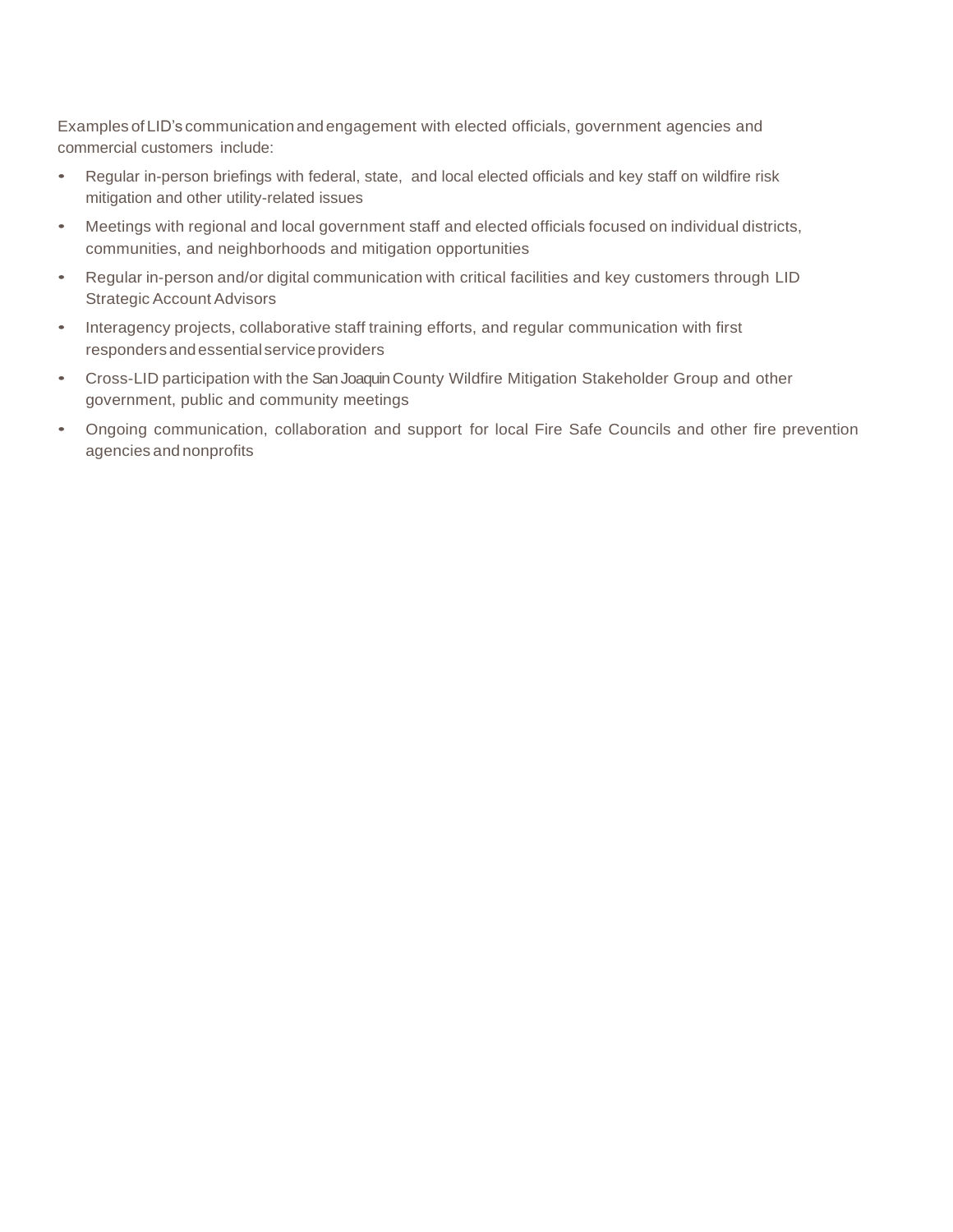# **8. Restoration of service**

If a transmission or distribution line has been de- energized in anticipation of a wildfire threat, LID troubleshooters or patrollers must perform additional steps prior to re-energization. In an event of a wildfire where distribution poles or transmission structures were burned, additional steps must be taken to rebuild the lines.

#### **Steps to restoration of service**

- ➢ LID work crews must take several important steps prior to restoring electrical service after a de-energization event.
- ➢ **Patrol.** LID crews patrol the line to look for vegetation in lines and any obvious damage that may prevent safe energization. Depending on the length of the lines, and number of circuits, the patrols can take a several hours to days to complete.
- ➢ **Repair.** During patrol, crews look for potential damage to the lines and poles. Where equipment damage is found, additional crews are dispatched with new materials to repair or replace damaged equipment. In some cases, VM crews may be called in to help clear an area of downed trees or branches that have fallen into the power lines while it was de-energized.
- ➢ **Test.** Once the lines and poles are safe to operate, crews test the infrastructure by closing the fuse, or breaker to re-energize the line segment.
- ➢ **Restore.** Power is restored and the outage communication system provides notification of power restoration to customers.

# **Reconstructionafter awildfire**

When infrastructure is damaged during a wildfire event, a lot of work is required to plan and execute the rebuilding effort. After local police and fire officials have given LID clearance, LID work crews can proceed with the assessment and rebuilding effort.

**Assessment** LID crews must patrol each line segment to determine the extent of damage that has occurred. The patrol involves assessing equipment damage, access issues, any cleanup/ debris removal issues and determining personal protective equipment requirements for thecrews. LID works with the local agency in charge of the fire to access impacted areas as soon as the area is deemed safe by fire officials. During this phase the VM team assesses vegetation damaged by the wildfire that could impact LID's facilities.

**Planning** After the initial assessment, LID supervisors, managers and engineers meet to plan the restoration. The team will work with system operations to prioritize the restoration efforts, targeting the circuits that serve the most critical infrastructure needs.

**Mobilize** Based on the size and complexity of the rebuild/restoration efforts, LID will coordinate the crews and material needs internally if possible. Mutual aid and contractors may be used on an "as needed" basis to provide additional support. VM crews will begin clearing the ROW and any dangerous trees that pose a threat to the restoration crews. LID maintains a critical material vendor list and has contracts it can draw on for labor and material needs; though in an instance of widespread catastrophic damage, necessary materials and labor could experience shortages that may delay work.

**Rebuild** The rebuild effort lead by LID will commence as soon as areas become safe and accessible. The lines will be rebuilt with a mix of temporary and/or permanent structures as determined during planning. The initial efforts willbe to get the lines up and restore the damaged circuits. Depending on the extent of damage, demolition may be performed concurrently or after crews start installing new facilities. LID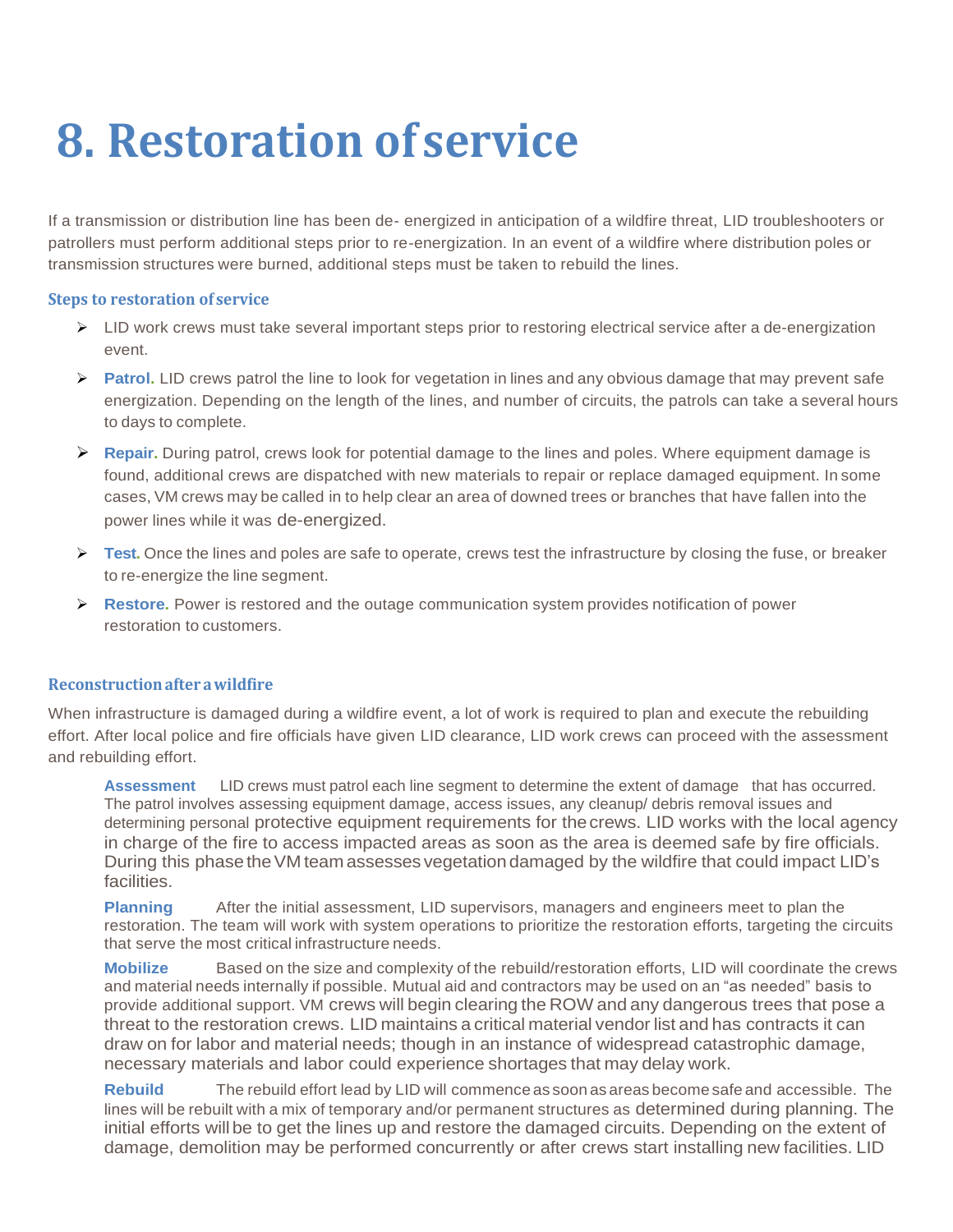will incorporate new materials and technologies as indicated and available.

**Restore** LID, mutual aid, or contract crews will restore electric services to our customers as soon as possible after the wildfire. Depending on the extent of damages, customers may have to perform repairs on their facilities and pass inspections by local agencies prior to having full electric service restored. These are coordinated on an as needed basis.

# **9. Performance metrics and monitoring**

This section identifies LID's management responsibilities for overseeing this WMP and includes the operating departments and teams responsible for carrying out the various activities described in the previous chapters. This section also identifies the metrics which are used to demonstrate compliance with this WMP.

# **9.1 Accountability of the plan**

LID's Public Agency Liaison Officer has overall responsibility for the WMP

Table 6 lists the responsibility for the departments or workgroups that are accountable for the various components of LID's WMP. In each case the Public Agency Liaison will be responsible for the accuracy of, and for operations in accordance with, the specified component of the plan.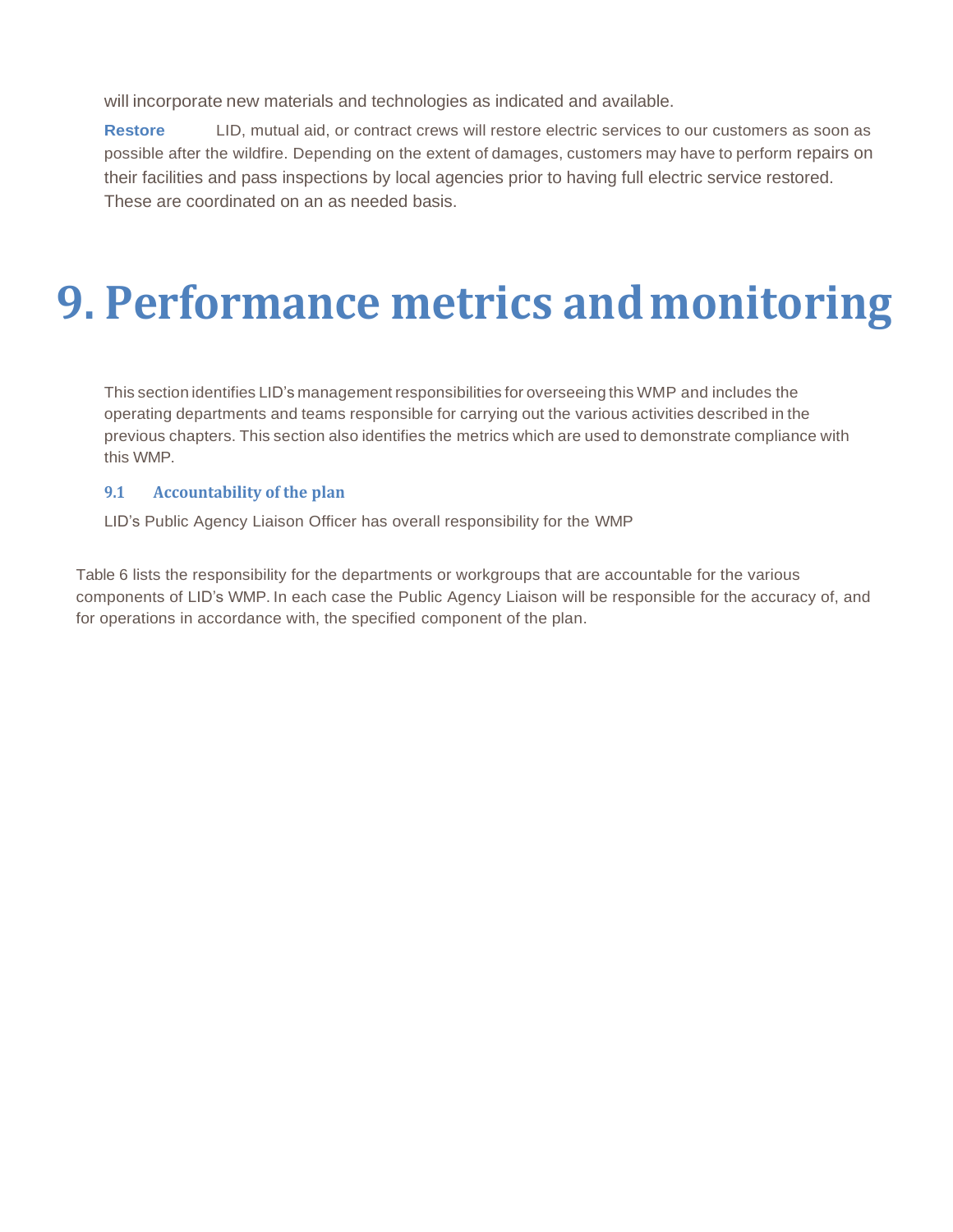#### **Table 6.** Accountability for the WMP components.

| <b>Mitigation Activities</b>                                                                                                                                      | <b>Responsible Department and Workgroup</b>                              |
|-------------------------------------------------------------------------------------------------------------------------------------------------------------------|--------------------------------------------------------------------------|
| <b>Risk analysis</b>                                                                                                                                              | Treasury & Risk Management                                               |
| Fire threat assessment in service territory                                                                                                                       | Distribution Operations & Maintenance                                    |
| Wildfire prevention strategy and programs                                                                                                                         |                                                                          |
| Disable reclosers<br>Planned de-energizations                                                                                                                     | Grid Operations (Transmission);<br>Distribution Operations & Maintenance |
| T&D line patrols<br>Aerial patrols<br>69kV & Transmission line IR inspections<br>Wood pole intrusive inspection<br>Splice assessment<br>Detailed line inspections | Line Assets                                                              |
| Substation visual inspections                                                                                                                                     | <b>Substation Assets</b>                                                 |
| Vegetation management<br>Pole clearing program                                                                                                                    | <b>Line Assets</b>                                                       |
| Fire mitigation construction                                                                                                                                      |                                                                          |
| FR <sub>3</sub> fluid<br>Non-expulsion equipment                                                                                                                  | Distribution Operations & Maintenance                                    |
| <b>Weather stations</b>                                                                                                                                           | Grid Operations (Transmission);<br>Distribution Operations & Maintenance |

# **9.2 Metrics**

This section provides the metrics used to measure the performance of the WMP and outlined programs.

# *9.2.1 Metrics and assumptionsfor measuring WMP performance*

LID will track metrics to measure the performance of this WMP, and its effectiveness in prevention of wildfires. As industry risk metric standards continue to develop, LID will identify additional metrics to measure the reduction of wildfire risk in future plans. In the initial years, LID anticipates that there will be relatively limited data gathered through these metrics. However, as the data collection history becomes more robust, LID will be able to identify areas of its operations that are disproportionately impacted. LID will then evaluate potential improvements in future updates to this WMP.

PUC section 8387 subsection b(2)(E) requires a discussion of how the application of previously identified metrics to previous WMP performances has informed the WMP. This discussion is not applicable to this initial WMP. LID expects to include discussion on this issue in its next WMP update.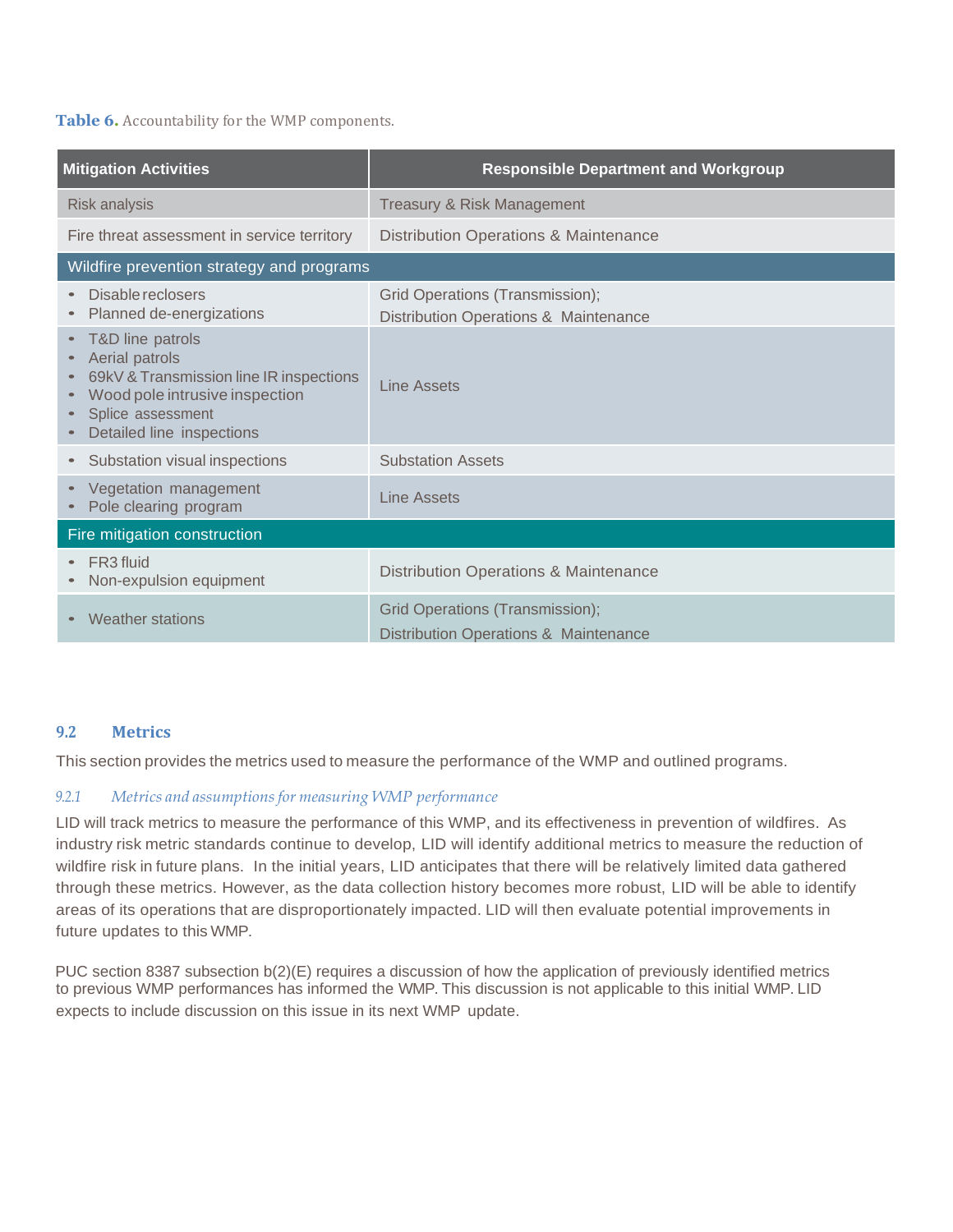### **9.3 Maintenance performancetargets**

This section lists metrics used to evaluate LID's inspection and maintenance programs (see table 8).

#### *9.3.1 Maintenance program targets*

Work is identified in annual work plans authorized on an executive level, and work that remains incomplete will be flagged in future work plans. Work may be field verified and open work notifications are regularly reviewed to allow management to prioritize work in accordance with current risks. LID's target is always to complete 100 percent of the work within the initially scheduled time frame; however, emergencies or other unforeseen contingencies can occur that requires material and labor resources to be otherwise assigned. In this instance delayed work will be prioritized in following time periods. All work is completed within time periods to allow for the safe and reliable operation of the electric system in accordance with applicable requirements andindustry standards.

#### **Table 7.** Metrics

| <b>Specific metric</b>                              | <b>Indicator</b> | <b>Measure of effectiveness</b> | <b>Bounds</b>                          |
|-----------------------------------------------------|------------------|---------------------------------|----------------------------------------|
| Wire down events caused by<br>LID equipment failure | Count of events  | No material increase            | Fire season<br>(May 1 thru October 31) |
| Ignition events                                     | Count of events  | No material increase            |                                        |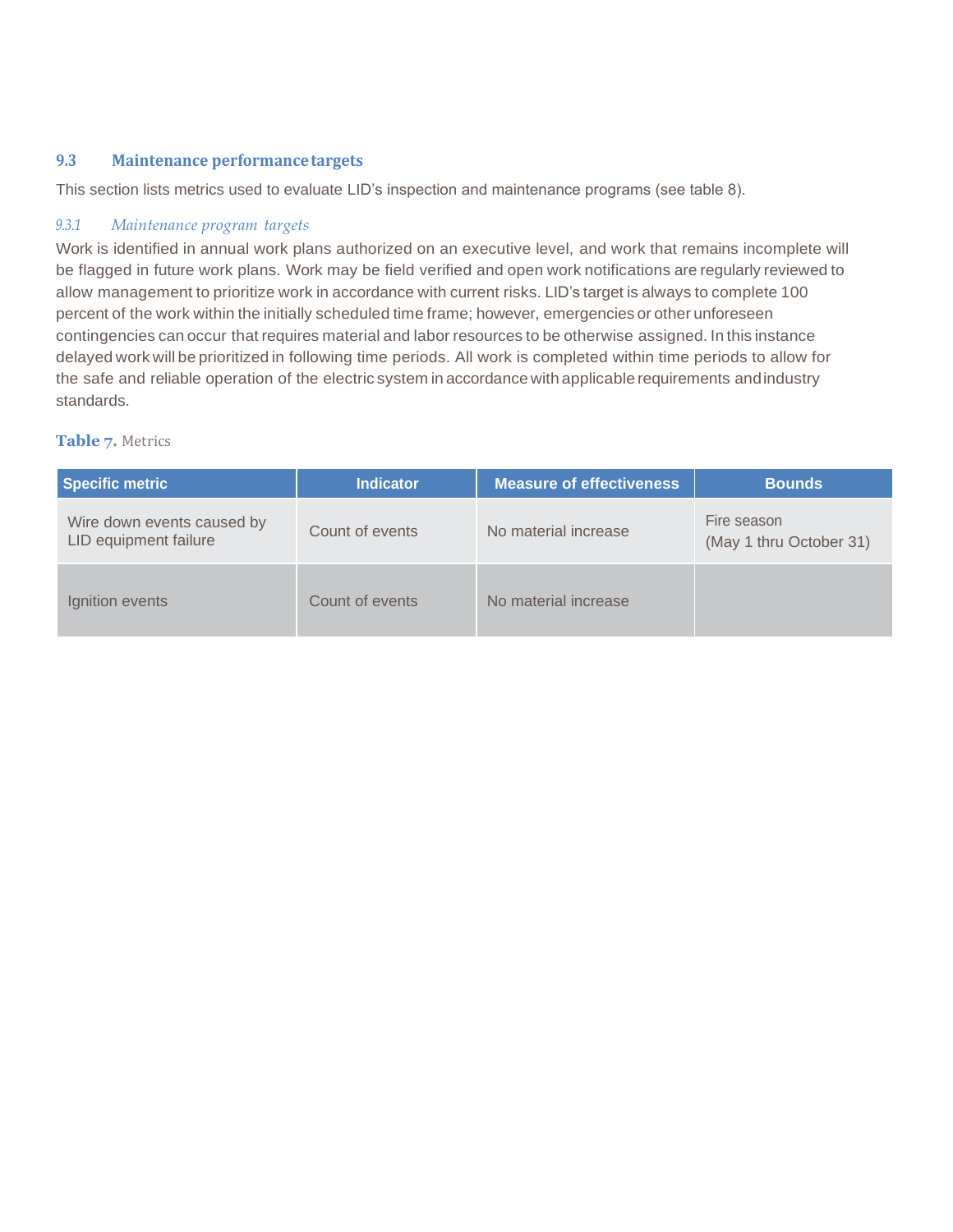# **Table 8.** Programmatic targets

| Program                                                       | <b>Target</b> | <b>Description</b>                                                                                                                                                                                                                                                                                                                  |
|---------------------------------------------------------------|---------------|-------------------------------------------------------------------------------------------------------------------------------------------------------------------------------------------------------------------------------------------------------------------------------------------------------------------------------------|
| <b>Distribution Line</b><br>Inspections                       | $\geq 95\%$   | Perform all detailed line inspections within the compliance period set in<br>General Order (GO) 95/165 by the end of the year. The inspections must be<br>completed within the specified time intervals set for each inspection type.<br>See section 6.4.1 for a detailed description of the program.                               |
| <b>Distribution Wood</b><br><b>Pole Intrusive Tests</b>       | $\geq 95\%$   | Perform all wood pole intrusive tests scheduled for the year. LID's goal is to<br>perform wood pole tests within 10 years of installation, and 10 years thereafter.<br>LID is on its fourth year of a re-baseline program to get all poles on the 10-year<br>schedule. See section 6.3.2 for a detailed description of the program. |
| Distribution Annual<br>Line Patrol                            | $\geq 95\%$   | Perform all annual distribution line patrols within the compliance period set in<br>GO 95/165. See section 6.4.2 for a detailed description of the program.                                                                                                                                                                         |
| <b>Annual Pole</b><br><b>Clearing Program</b>                 | $\geq 95\%$   | Complete all vegetation clearing activities within the Pole Clearing Area (PCA)<br>prior to the beginning of fire season of each year. See section 6.3.2.5 for a<br>detailed description of the program.                                                                                                                            |
| Transmission<br><b>Structure Patrols</b>                      | $\geq 95\%$   | The goal is to perform all scheduled patrols prior to the end of the year. See<br>section 6.3.1.2 for a detailed description of the program.                                                                                                                                                                                        |
| Pole Clearing Area                                            | $\geq 95\%$   | LID will continue to annually manage the PCA to ensure compliance with PRC<br>4292 to prevent ignition and propagation of fire caused by LID electric overhead<br>assets.                                                                                                                                                           |
| <b>Distribution</b><br><b>Vegetation Pruning/</b><br>Clearing | $\geq 95\%$   | LID will continue to annually patrol and complete respective tree work to<br>insure compliance with PRC 4293 to prevent ignition and propagation of fire<br>caused by LID electric overhead assets.                                                                                                                                 |
| Transmission<br><b>Vegetation Pruning/</b><br>Clearing        | $\geq 95\%$   | LID will continue to annually patrol and complete respective tree work to insure<br>compliance with PRC 4293 and NERC FAC-003-4 to prevent ignition and<br>propagation of fire caused by LID electric overhead assets.                                                                                                              |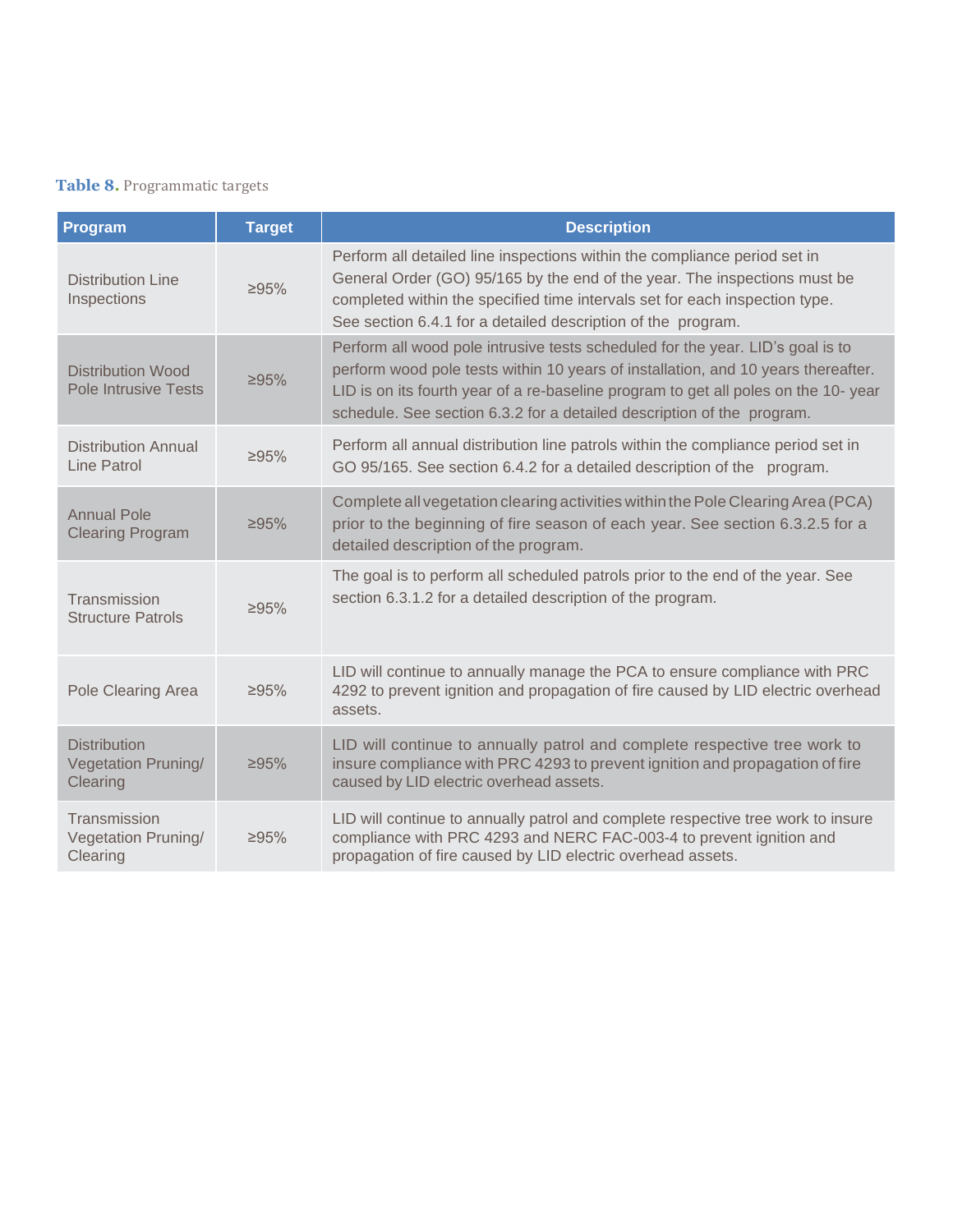# **9.4 MonitoringandauditingoftheWMP**

The WMP will be reviewed annually. This annual review will align with LID's existing business planning process. This review will include an assessment of the WMP programs and performance.

LID's business planning process includes budgeting and strategic planning for a 3-5-year planning horizon.

### *9.4.1 Accountability*

LID's Public Agency Liaison will be responsible for monitoring and auditing the targets specified in the WMP to confirm that the objectives of the WMP are met.

# *9.4.2 Identify deficiencies in the WMP*

At any point in time when deficiencies are identified, the Public Agency Liaison or its delegates are responsible for correcting the deficiencies.

# *9.4.3 Writtenprocessesandprocedures*

The operational areas conduct their work according to written processes and procedures. Having written processes and procedures provides for consistency in the execution of programs and activities.

*Monitor and audit the effectiveness of inspections* LID has existing quality control processes embedded into its existing general practice. However, for certain programs, there is a formal quality control process. The following depicts a few of theseprograms.

#### *9.4.3.1 Distribution systeminspections*

LID's maintenance planning group manages T&D line and substation assets. A key component in managing assets is the development of comprehensive inspection and maintenance programs. The maintenance planning group develops inspection and maintenance programs driven by the need to ensure the safe operation of T&D line and substation facilities, reduce risk of power-related wildfire, meet federal and state regulatory requirements, achieve reliability performance within mandated limits and optimize capital and operations & maintenance (O&M) investments. In addition, this group regularly monitors inspection and corrective maintenance records, as well as diagnostic test results to adjust maintenance plans and develop new programs. LID uses best industry practices in developing its maintenance plans.

LID's inspection and maintenance programs focus on the following objectives:

- Ensure employee and public safety
- Minimize risk of wildfire posed by power lines and equipment
- Maintain regulatory and LID policy compliance
- Improve the availability and reliability of the system
- Employ industry best practices
- Extend the useful life of equipment
- Minimize the total cost of equipment ownership

The maintenance planning group develops and issues annual inspection work plans during the last quarter of the current year for the following year, which are maintained in LID's Enterprise Asset Management (EAM) system.

LID's Grid Assets Department is responsible for performing the inspections and corrective maintenance. When deficiencies in LID facilities are identified, corrective maintenance notifications are created in SAP. The priority for corrective maintenance is to remove safety hazards immediately and repair deficiencies according to the type of deficiency, severity and HFTD tiers. Inspection notifications are monitored throughout the year to ensure timely completion via regular internal reports using SAP data. Enterprise applications are used to deploy, visualize and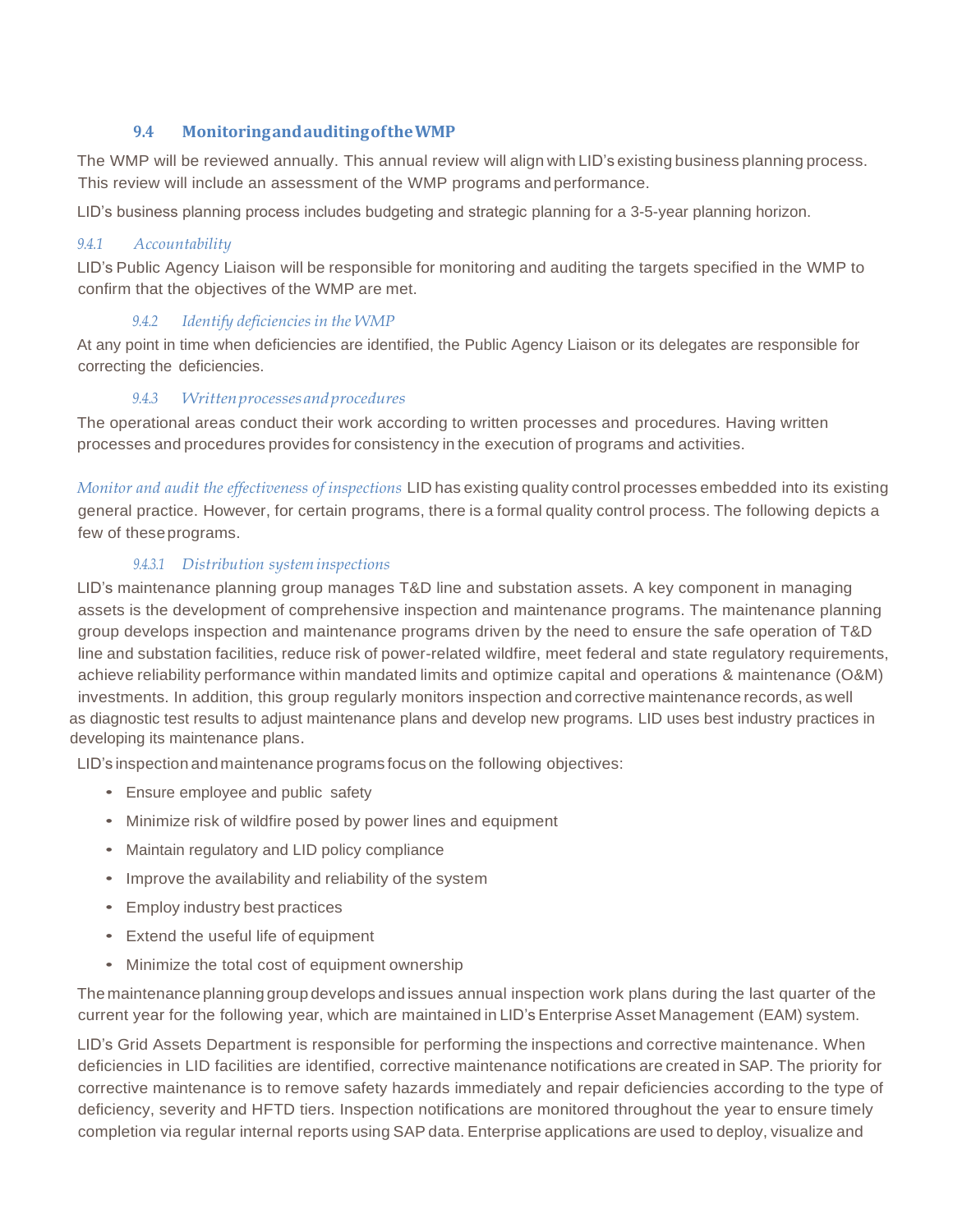validate work based on business rules. These applications provide the visibility and monitoring of work required to make informed decisions and to achieve compliance with our inspection and maintenance programs.

# *9.4.3.2 Vegetation management (VM)*

LID's vegetation clearing/pruning activities are performed by contractors. The contractors are quality audited by LID (VM) personnel. Distribution system related work and contractors are field audited and approximately 100% of the tree work (pruning and removal) is reviewed. This quality assurance (QA) effort is tracked to monitor program effectiveness and overall tree work performance. For transmission, LID VM staff perform a quality control (QC) audit of 100% of the transmission system related work performed by the contractor. For both T&D QA efforts all deficiencies are reissued to the contractor management team and corrective action is required.

# *9.4.4 Internal audit*

LID's internal audit department, known as Audit and Quality Services (AQS) provides independent, objective assurance and consulting services to the Board of Directors and management designed to add value and improve LID's operations. The AQS mission is to enhance and protect organizational value by providing riskbased and objective assurance advice and insight. The work of AQS provides reasonable assurance regarding the achievement of objectives in the following areas:

- Adherence to plans, policies and procedures
- Compliance with applicable laws and regulations
- Effectiveness and application of administrative and financial controls
- Effectiveness and efficiency of operations
- Reliability of data
- Safeguarding assets
- Accuracy of the SD monitoring reports

As part of AQS' process to develop its annual audit plan, AQS considers all enterprise risks and performs audits over a selection of processes across electric T&D as well as substation assets.

# **10.Independent evaluation, public comment and board presentation**

LID will continue to include stakeholder outreach during the preparation of and amendments to the WMP. Input from local fire agencies and fire safe councils, OES and local government organizations. In addition, LID invites federal, state and local agencies, representatives of utilities, telecommunication providers, and critical care customers to attend stakeholder outreach meetings where information regarding the preparation and contents of the WMP are provided. A draft of the WMP posted on LID's website, is available for public comment. Interested parties were also invited to comment on the plan at the time it was presented to LID's Board of Directors in noticed public meetings.

# **10.1 Public comment**

A draft copy of the WMP was made available to the public for comment prior to and during public meetings. LID Board and Board Committee meetings are open and accessible to the public. Meeting notices and agendas are posted, at a minimum, 72 hours in advance at the LID office and on LID's website. LID offers the opportunity for persons interested in wildfire related matters to sign up to receive notifications any time wildfire is being discussed at an upcoming Board or committee meeting at [www.lathropirrigation.com.](http://www.lathropirrigation.com/)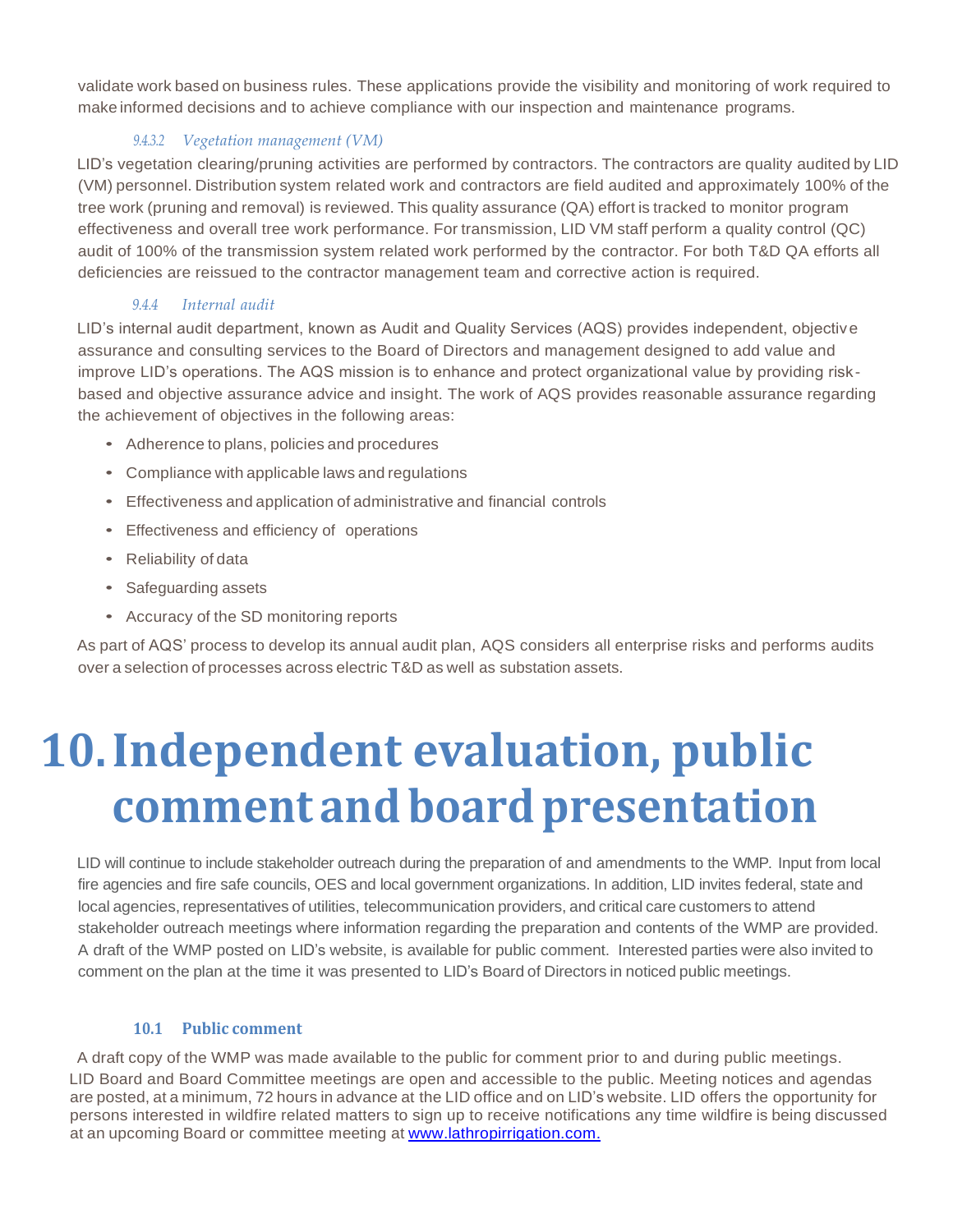### **10.2 Board presentation**

The WMP will be posted on LID's website and be presented to the Board at least one noticed public meeting in Winter 2019.

### **10.3 Independent evaluation**

LIDw will identify the best qualified independent evaluator to assess the comprehensiveness of LID's WMP. LID will contract with a qualified independent evaluator with experience in assessing the safe operation of electrical infrastructure. The independent evaluator's report will be posted to LID's website and presented to LID's Board of Directors at a noticed public meeting.

# **10.4 California Wildfire Safety Advisory Board**

On or before July 1, 2020, LID will submit the WMP to the California Wildfire Safety Advisory Board (CWSAB). The CWSAB will review and provide comments and advisory opinions regarding the content and sufficiency of the WMP. LID will consider comments and opinions received by the CWSAB in future plans.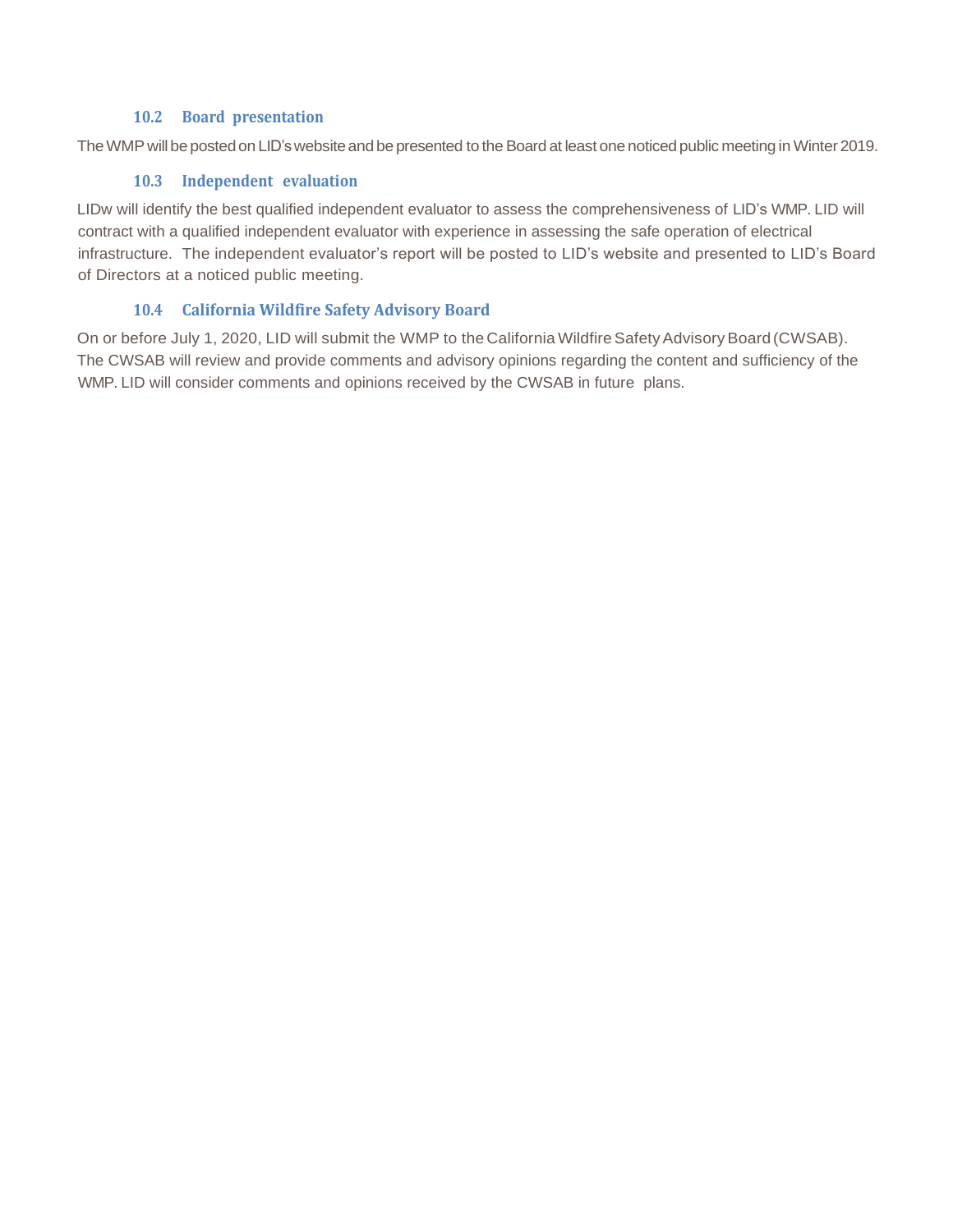# **11. Appendix**

This section contains supporting information to the document.

# **11.1 Definitions**

Distribution System Operations (DSO): LID's DSO personnel is responsible for directing the safe and reliable operation of LID's Distribution system while operating within current policies and procedures during normal and emergency situations. Distribution system operators prepare, check and administer the execution of safe and reliable switching procedures. DSO will

monitor and maintain equipment loading levels to prevent damage to equipment. This group is also responsible for updating outage information timely and accurately so that information can be provided to internal and external customers.

*Fire Hazard18:* "Hazard" is based on the physical conditions that give a likelihood that an area will burn over a 30 to 50-year period without considering modifications such as fuel reduction efforts.

*Fire Risk<sup>1</sup> :* "Risk" is the potential damage a fire can do to the area under existing conditions, including any modifications such as defensible space, irrigation and sprinklers and ignition resistant building construction which can reduce fire risk. Risk considers the susceptibility of what is being protected.

*Hardening:* Modifications to electric infrastructure to reduce the likelihood of ignition and improve the survivability of electrical assets.

*HighFireThreatDistrict(HFTD)19:* TheHFTDidentifies areas of elevated and extreme fire risk related to electric utility facilities. These areas are reflected in a map adopted by the CPUC after an extensive public process. It is a composite of two maps:

1. Tier 1 High Hazard Zones (HHZs) on the U.S. Forest Service - CAL FIRE joint map of Tree Mortality HHZs ("Tree Mortality HHZ Map"). Tier 1 HHZs are zones in direct proximity to communities, roads, and utility lines and are a direct threat to public safety.

2. Tier 2 and Tier 3 fire-threat areas on the CPUC Fire- Threat Map. Tier 2 fire-threat areas depict areas where there is an elevated risk (including likelihood and potential impacts on people and property) from utility associated wildfires. Tier 3 fire-threat areas depict areas where there is an extreme risk (including likelihood and potential impacts on people and property) from utility associated wildfires.

*Pole Clearing Area (PCA):* LID defined area where poles with non-exempt equipment have annual vegetation clearing and/or pruning within a 10-foot radius in compliance with PRC 4292 prior to the start of fire season, currently May 1 of each year. The custom-defined PCA boundary includes SRA boundary and adjacent areas with similar vegetation, and portions of a Local Responsibility Area (LRA) in the southern part of Sacramento County.

This boundary area exceeds the current SRA boundary due to similar vegetation and risk of ignition. Overhead electrical facilities crossing into and within the boundary of the PCA fall under special operating conditions and fall under enhanced maintenance programs.

*Power System Operations (PSO):* LID's PSO personnel analyze, direct, monitor, control and/or operate LID's Transmission Systems and associated facilities in a safe, reliable and efficient manner during routine and emergency situations. This position has the responsibility and authority to support and implement real-time actions.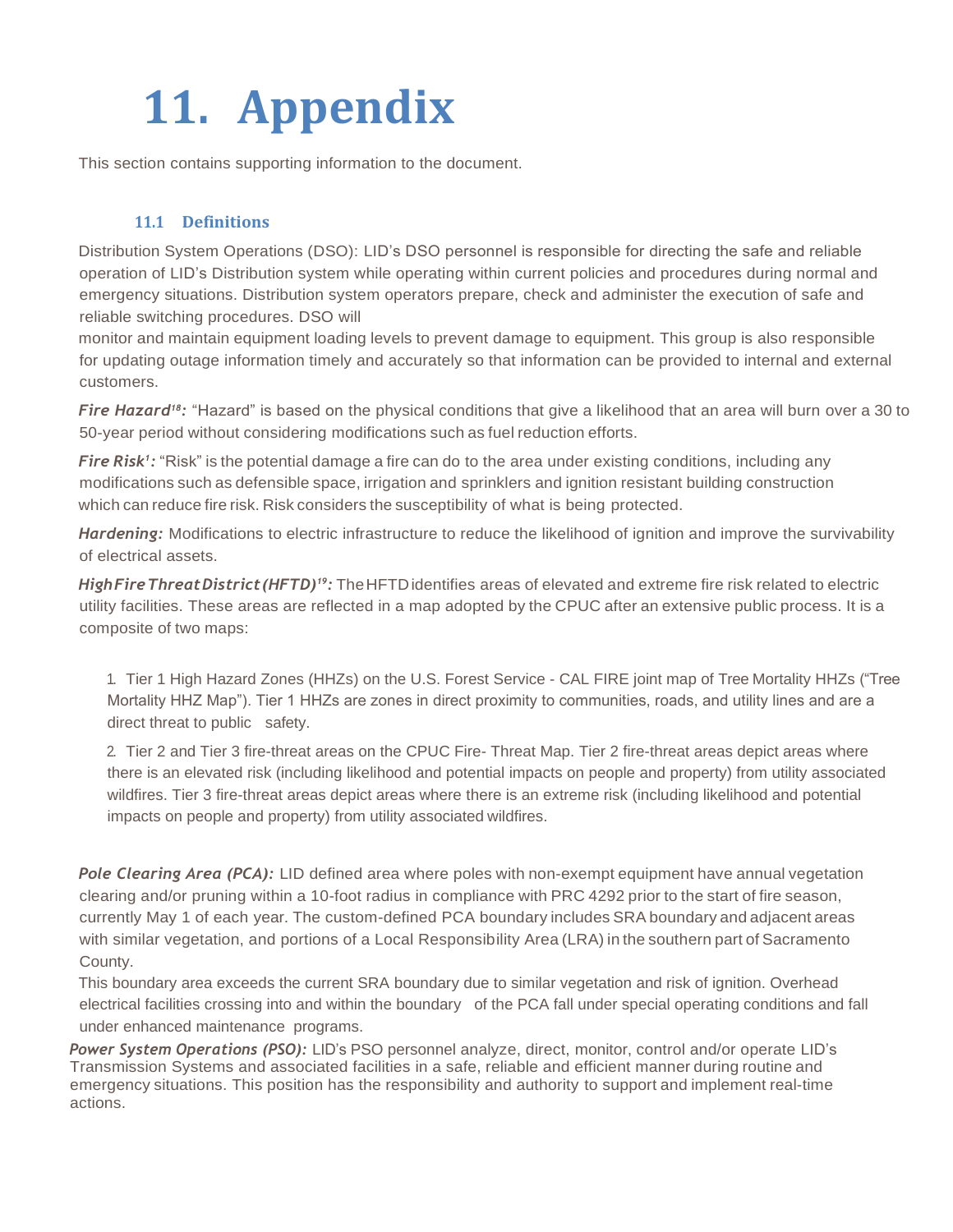*Red Flag Warning (RFW)20:* A term used by fire-weather forecasters to call attention to limited weather conditions of particular importance that may result in extreme burning conditions. It is issued when it is an on-going event, or the fire weather forecaster has a high degree

of confidence that Red Flag criteria will occur within 24 hours of issuance. Red Flag criteria occurs whenever a geographical area has been in a dry spell for a week or two, or for a shorter period, if before spring green-up or after fall color, and the National Fire Danger Rating System (NFDRS) is high to extreme and the following forecast weather parameters are forecasted to be met:

- a sustained wind average 15 mph or greater
- relative humidity less than or equal to 25 percent and
- a temperature of greater than 75 degrees F

In some states, dry lightning and unstable air are criteria. A Fire Weather Watch may be issued prior to the RFW.

*State Responsibility Area (SRA)<sup>1</sup> :* "The California Board of Forestry and Fire Protection classify areas in which the primary financial responsibility for preventing and suppressing fires is that of the state. California Department of Forestry (CDF) has SRA responsibility for the protection of over 31 million acres of California's privately-owned wildlands."

*Transmission and Distribution (T&D):* At LID, for line maintenance purposes, the transmission system includes 230 kV, 115 kV, and 69 kV lines tied to generation facilities. The distribution system includes 69 kV lines not tied to generation facilities and 21 kV, 12 kV, and 4 kV lines.

*Wildfire21:* An unplanned, unwanted fire in an area in which development is essentially non-existent, except for roads, railroads, powerlines, and similar transportation facilities and structures, if any, are widely scattered ("wildland"), including unauthorizedhuman-causedfires,escapedwildlandfire

use events, escaped prescribed fire projects, and all other wildland fires where the objective is to put the fire out.

# **11.2 References**

• CPUC Fire Threat Map, ftp://ftp.cpuc.ca.gov/safety/ fire-threat\_map/2018/PrintablePDFs/8.5X11inch\_PDF/ CPUC\_Fire-Threat\_Map\_final.pdf

• Public Utilities Code, Chapter 6. Wildfire Mitigation [8387], [http://leginfo.legislature.](http://leginfo.legislature/) ca.gov/faces/codes\_displaySection. xhtml?sectionNum=8387&lawCode=PUC

• County Maps of Fire Hazard Severity Zones in SRA, https://frap.fire.ca.gov/frap-projects/fhsz-in-sra- countymaps/

• General Order 95<sup>22</sup> contains rules for the design, construction, maintenance, inspection, repair and replacement of overhead utility lines. [http://docs.](http://docs/) cpuc.ca.gov/PublishedDocs/Published/G000/M209/ K464/209464026.pdf

•General Order 165<sup>22</sup> , Inspection Requirements for Electric Distribution and Transmission Facilities. <http://docs.cpuc.ca.gov/PublishedDocs/Published/> G000/M209/K552/209552704.pdf

• General Order 166<sup>22</sup>, Standards for Operation, Reliability and Safety During Emergencies and Disasters <http://docs.cpuc.ca.gov/PublishedDocs/Published/> G000/M209/K451/209451792.pdf

• General Order 174<sup>22</sup>, Rules for Electric Utility Substations<http://docs.cpuc.ca.gov/PublishedDocs/Published/> G000/M031/K879/31879476.PDF

• Power Line Fire Prevention Field Guide, 2008 ed. (New version being prepared by Cal Fire) https://osfm.fire.ca.gov/media/8482/fppguidepdf126. pdf